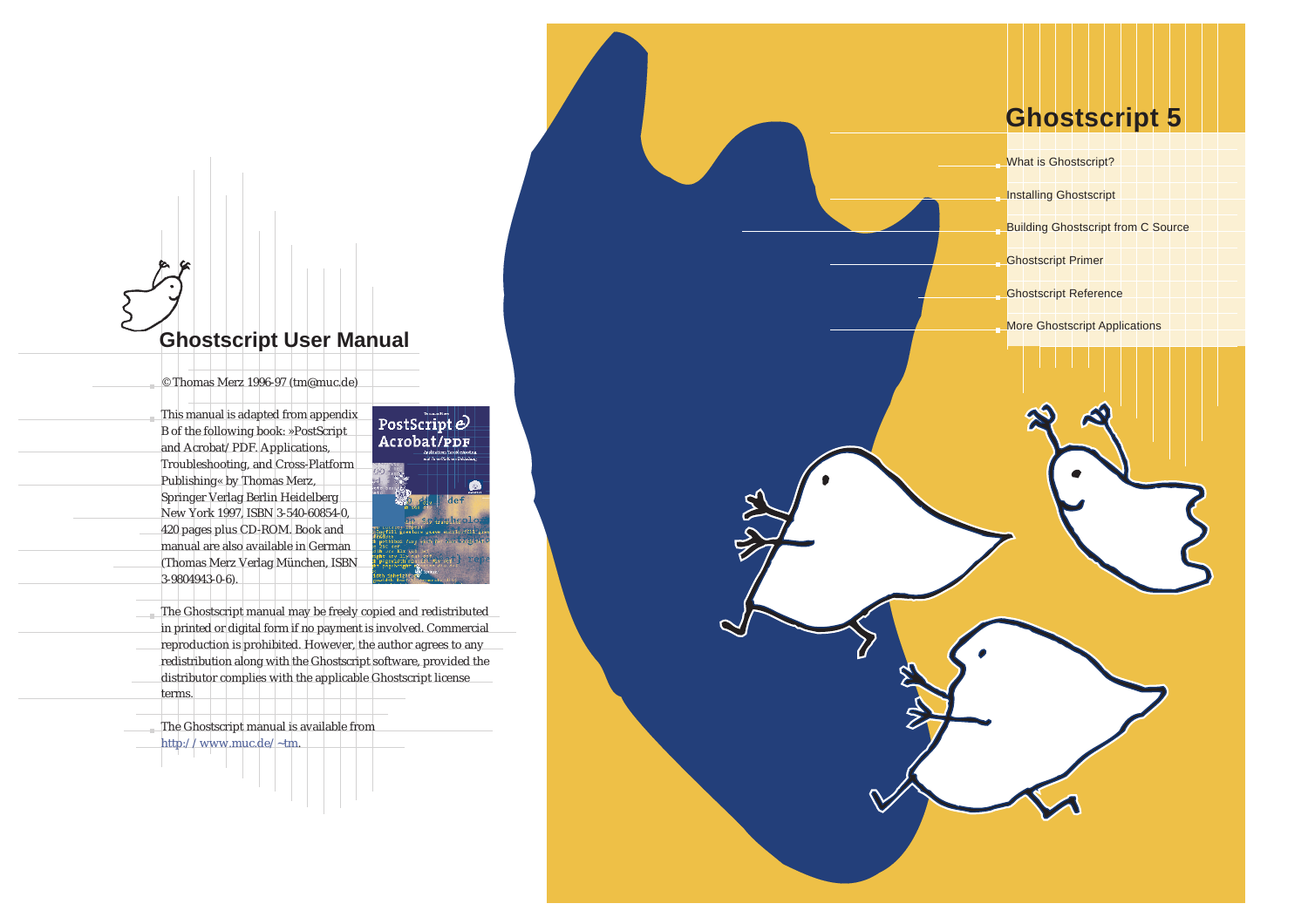#### <span id="page-1-0"></span>**Ghostscript User Manual**

© Thomas Merz 1996-97

**Notes on the page layout.** The design of the Ghostscript manual was chosen to meet several objectives:

- ➤ It uses fonts from the PostScript core font set in order to reduce file size. This also avoids font embedding issues since the original book layout uses fonts from the commercial Thesis family.
- ➤ Pages can be printed on both letter and A4 format paper. The doublepage design also makes it easy to read the manual on screen.
- ➤ A two-page spread was slightly reduced and printed on one sheet of paper in order to economically make use of paper and screen estate.

**Production notes.** I created a PostScript file from the FrameMaker file via the PostScript printer driver. The resulting PostScript file was converted to PDF using Acrobat Distiller 3.0. Bookmarks and article threads were automatically generated by FrameMaker. Additionally, I inserted several pdfmark instructions in the document manually, e.g. to populate the document info fields and to set the open mode of the PDF file.

This is version 1.3 of the manual. It covers Ghostscript 5.01 and GSview 2.2.

## **1 What is Ghostscript?**

L. Peter Deutsch, founder of Aladdin Enterprises, Menlo Park, California, wrote the PostScript Level 2 and PDF interpreter *Ghostscript* in the C programming language. The program runs on most operating systems, including MS-DOS, Windows 3.x, Windows 95, Windows NT, OS/2, Macintosh, Unix, and VAX/ VMS, and has been available free of charge ever since its introduction in 1988. With the help of many users and programmers on the Internet Ghostscript has become a high-quality and versatile PostScript interpreter. Peter Deutsch also distributes a commercial version with customer-specific enhancements and support. Ghostscript's capabilities include:

**Screen output.** Ghostscript displays PostScript and PDF data on the screen. This is useful to examine PostScript graphics or for saving a few trees if you want to browse some product documentation which is available in PostScript format only. Ghostscript checks PostScript files before you transfer them (e.g., to a service bureau): Are all the necessary fonts there? Are the graphics okay? Do the files contain all pages?

Ghostscript also helps with PostScript trouble-shooting: A faulty page can be rendered on screen revealing which graphics element yields an error message. Ghostscript provides the usual PostScript error messages. A separate frontend to the interpreter, called GSview (for Windows and OS/2) or Ghostview (for the X Window System), simplifies the handling of PostScript files with a user-friendly GUI interface: with these frontends the user can access random pages in the document. Without them, Ghostscript displays the pages one after another, from the beginning to the end of the file.

**Printer output.** Another important task of a PostScript RIP is to render PostScript data for output on a graphics-capable printer. The Ghostscript distribution contains a wealth of drivers for a wide range of printer models, from the more popular to the more esoteric. A list of all drivers is found in [section 3.3,](#page-10-0)  [»Configuration Options and Drivers«](#page-10-0). These drivers are an integral part of Ghostscript and are not related to Macintosh or Windows system drivers.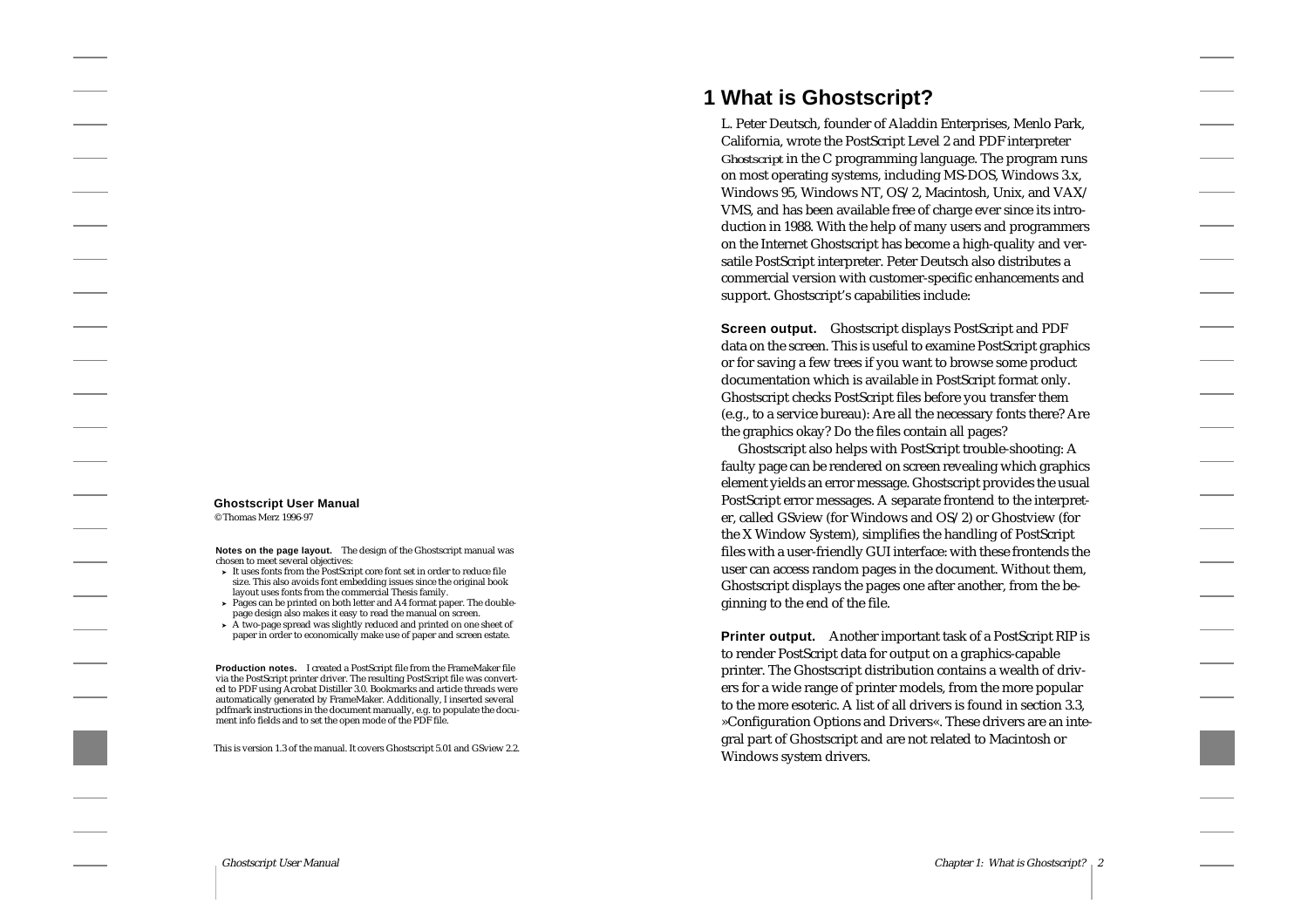Ghostscript can even help optimize the output of a PostScriptcapable printer: if the computer's CPU is significantly faster than the printer's, Ghostscript can in many cases speed up Post-Script output. PostScript printers with too little RAM sometimes cause trouble. Ghostscript can remedy this by making use of your computer's main memory (and a swap file or swap partition). Ghostscript has proven to be a robust and reliable Post-Script RIP that is superior to many commercial PostScript clones.

**PDF on every platform.** Beginning with version 3.33, Ghostscript also contains an interpreter for the *Portable Document Format* (PDF), the foundation of Adobe Acrobat. Large parts of Ghostscript's PDF interpreter are written in PostScript. It displays and prints PDF files and even converts them back to Post-Script. However, Ghostscript only interprets layout-related information and currently ignores hypertext links or annotations.

Starting with Ghostscript 4.0, the program is also capable of converting PostScript files to PDF, i.e., it offers Distiller functionality. Though this feature, called the pdfwrite device, still has some shortcomings, it is certainly an important milestone since Ghostscript is the first free Acrobat Distiller substitute.

**Utilities and converters.** A complete PostScript interpreter together with suitable drivers and utilities makes it possible to carry out many of the operations covered in this book. These include displaying graphics files in the formats GIF, JPEG, or PBM; extracting textual data from PostScript or PDF files; rasterizing PostScript to raster graphics formats such as TIFF, PBM, PNG; converting EPS graphics to the editable Illustrator format, and many other useful features.

**License conditions for the end-user.** Although Ghostscript is available free of charge, it is subject to certain license conditions. These are always contained in the Ghostscript program package. Until 1994, Ghostscript was subject to the GNU Public License (GPL). Under the terms of this license, the originator retains the copyright for his work. The use and further distribution of the program, however, are not restricted significantly. Starting with version 3.0 in 1994, Peter Deutsch replaced the GPL with the more restrictive Aladdin Ghostscript Free

Public License (AGFPL). Under the terms of the AGFPL, no payment is required for private and commercial use of the program. The sale of Ghostscript is explicitly prohibited, however. Exempted from these conditions are BBSs, or servers for which users pay access fees independent of the downloaded software, and CD-ROMs whose contents may be reproduced and distributed without any payment involved. Anyone interested in commercially licensing Ghostscript should contact Aladdin Enterprises or one of its distribution partners. The complete text of the AGFPL is found in the file named PUBLIC which is part of the Ghostscript distribution fileset.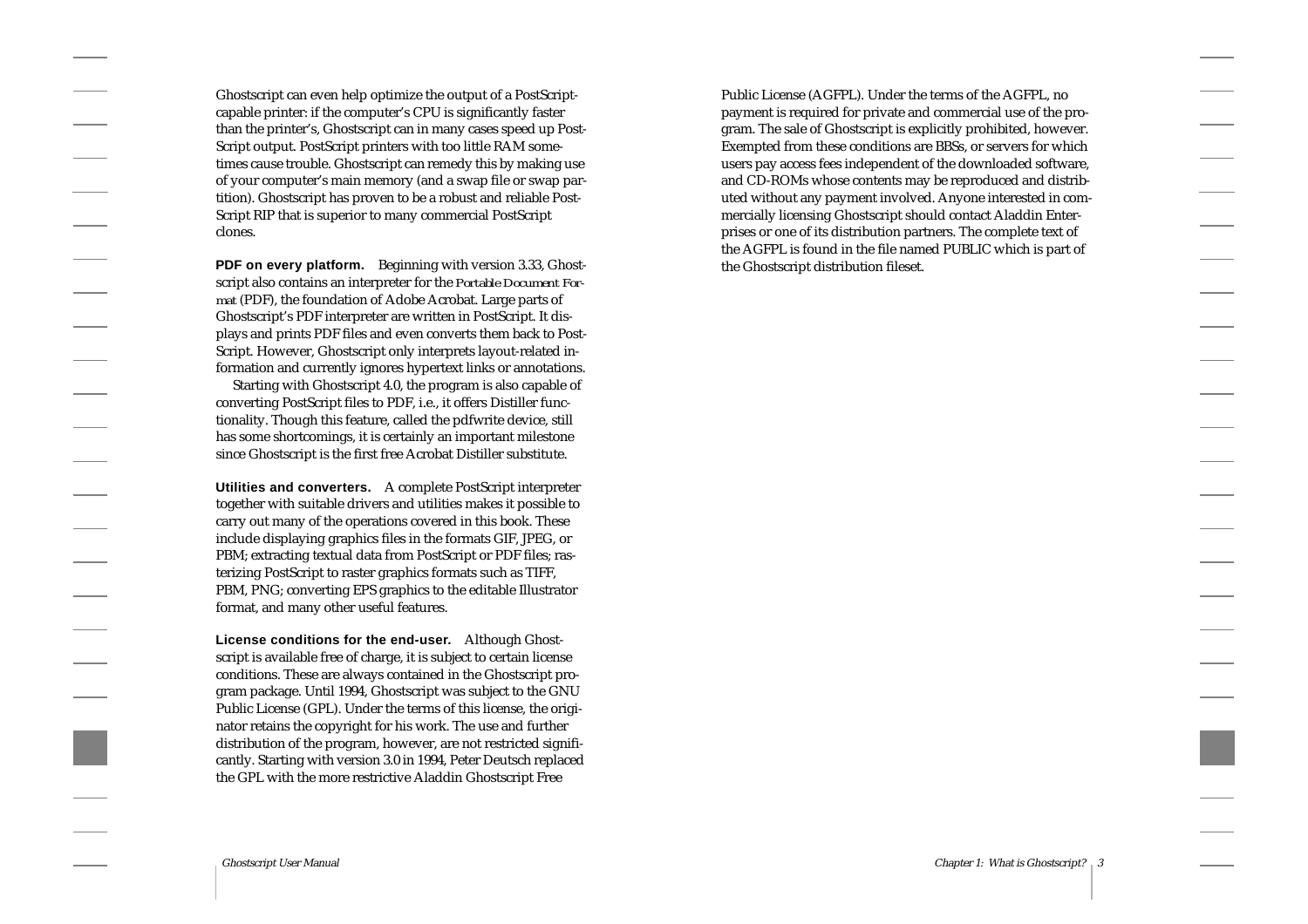## <span id="page-3-0"></span>**2 Installing Ghostscript**

## **2.1 Using GSview for Windows and OS/2**

**Requirements and versions.** The Ghostscript and GSview installation (including fonts) uses 5.5 MB hard disk space. There are several flavors of Ghostscript for PC systems (note that support for 16-bit MS-DOS and WIndows versions has been dropped in Ghostscript 5.0):

| System                                              | File name                                       | <b>Notes</b>                                                                                                  |
|-----------------------------------------------------|-------------------------------------------------|---------------------------------------------------------------------------------------------------------------|
| MS-DOS.<br>80386 and higher                         | gs386.exe plus<br>dos4gw.exe                    | Version with DOS extender; very fast.                                                                         |
| Windows 3.x with<br>$Win32s$ :<br>Windows 95 and NT | gswin32.exe plus<br>gsdll32.dll;<br>gs16spl.exe | 32-bit version with enhancements for<br>Windows 95 and NT; it consists of a DLL<br>and a (small) EXE program. |
| OS/2                                                | gsos2.exe plus<br>gsdll2.dll                    | Uses gspmdrv.exe as display driver for the<br>presentation manager.                                           |

**Setup program for Ghostscript and GSview.** Under Windows and OS/2 the user frontend GSview facilitates using

*Fig. 1. GSview simplifies Ghostscript usage under Windows and OS/2. It also offers additionalpossibilities, e.g., dealing with EPS files.*

|                                          |      | tiff6.ps - GSview                                                                                                                                                                     |      |                                                                  |                                                                                                                                                       |                                                                                                                                                                                                                                                                                                                                                                                                                                                                                                                                                                                                                                                                                          |  |
|------------------------------------------|------|---------------------------------------------------------------------------------------------------------------------------------------------------------------------------------------|------|------------------------------------------------------------------|-------------------------------------------------------------------------------------------------------------------------------------------------------|------------------------------------------------------------------------------------------------------------------------------------------------------------------------------------------------------------------------------------------------------------------------------------------------------------------------------------------------------------------------------------------------------------------------------------------------------------------------------------------------------------------------------------------------------------------------------------------------------------------------------------------------------------------------------------------|--|
| File                                     | Edit | <b>Options</b>                                                                                                                                                                        | View | Orientation                                                      | Media                                                                                                                                                 | Help                                                                                                                                                                                                                                                                                                                                                                                                                                                                                                                                                                                                                                                                                     |  |
|                                          |      |                                                                                                                                                                                       |      | Page: "96" 96 of 121                                             |                                                                                                                                                       |                                                                                                                                                                                                                                                                                                                                                                                                                                                                                                                                                                                                                                                                                          |  |
| File: titl6.ps<br>888003d5 55 1+ G-1- BB |      | <b>Input Picture</b><br>Parent Transferm<br><b>Building</b> Turboy<br>Unificate Guantiturino<br>Up to d Quant, Tables<br>1 c c C medicino<br><b>Eutroy Cotton</b><br>2 EC m6 AC Taxes |      | Output Picture<br>Figure 1. Baseline Process Encoder and Decoder | <b>Dress Transferm</b><br>882 E III CT<br>firese Quantitation<br><b>Received Stables</b><br>1-E ECTI edician<br>flutroy Dending<br>Sective 2+2 Tables | A functional block diagram of the Baseline encoding and decoding processes is<br>contained in Figure 1. Encoder operation consists of dividing each component of<br>the input image into 8x8 blocks, performing the two-dimensional DCT on each<br>block, quantizing each DCT coefficient uniformly, subtracting the quantized DC                                                                                                                                                                                                                                                                                                                                                        |  |
|                                          |      | The DCT<br>dimensional 8x8 DCT:                                                                                                                                                       |      |                                                                  |                                                                                                                                                       | coefficient from the corresponding term in the previous block, and then entropy<br>coding the quantized coefficients using variable length codes (VLCs). Decoding<br>is performed by inverting each of the encoder coerations in the reverse order.<br>Before performing the foward DCT, input pixels are level-shifted so that they<br>range from $-128$ to $+127$ . Blocks of 8x8 pixels are transformed with the two-<br>$F(u,v) = \frac{1}{4} C(u) C(v)$ $f(x,y) cos \frac{(2x+1)u}{16} cos \frac{(2y+1)v}{16}$<br>and blocks are inverse transformed by the decoder with the Inverse DCT.<br>$f(x,y) = \frac{1}{4}$ $C(u)C(v) F(u,v) cos \frac{(2x+1)u}{16} cos \frac{(2y+1)v}{16}$ |  |

Ghostscript by supplying a handy interface to the interpreter. With the GSview setup program you can install both Ghostscript and GSview comfortably. After uncompressing the zip file of GSview, launch the program *setup.exe* (for Windows) or *os2setup.exe* (for OS/2). The file *readme.txt* lists the required ZIP files. After asking for the version of Ghostscript you wish to use, the setup program asks for the name of the directory to which the software is to be installed, and decompresses the ZIP archives. Then it creates a program group (Windows 3.x) or a start menu entry (Windows 95, NT 4.0).

When GSview is first run, it asks whether you want to create a file association between GSview and files with the extension .ps, .eps, and .pdf. This means that double-clicking a file of the respective type launches GSview automatically. You may always want to have the .ps and .eps associations created; however, create the .pdf association only if you don't use Acrobat Reader.

If you moved the Ghostscript files to another directory you have to choose "Options", "Configure Ghostscript..." after launching GSview to enter the path name of the Ghostscript DLL, the include path, and possibly some Ghostscript options (see figure 2).

With "File", "Open" you can open PostScript and PDF files. GSview then passes these files on to Ghostscript for rendering. Using the menu sequence "Media", "Display Settings..." you can adjust the screen size: larger resolution values yield a larger screen representation. Use a smaller resolution value if you want to see the entire page at a time without scrollbars. With the "Media" menu you can adjust the page size (media format).

| <b>Configure Ghostscript</b>                  | ×        | ŀ |
|-----------------------------------------------|----------|---|
| <b>Ghostscript DLL:</b>                       | Ūk       |   |
| C:\GSTOOLS\gs5.01\gsdll32.dll                 |          |   |
| Ghostscript Include Path:                     | Cancel   |   |
| C:\GST00LS\gs5.01;C:\GST00LS\fonts;c:\psfonts | Defaults |   |
| <b>Ghostscript Options:</b>                   |          |   |
| -INOPLATFONTS                                 | Help     |   |
|                                               |          |   |

*Fig. 2. Configuring Ghostscript path names in GSview.*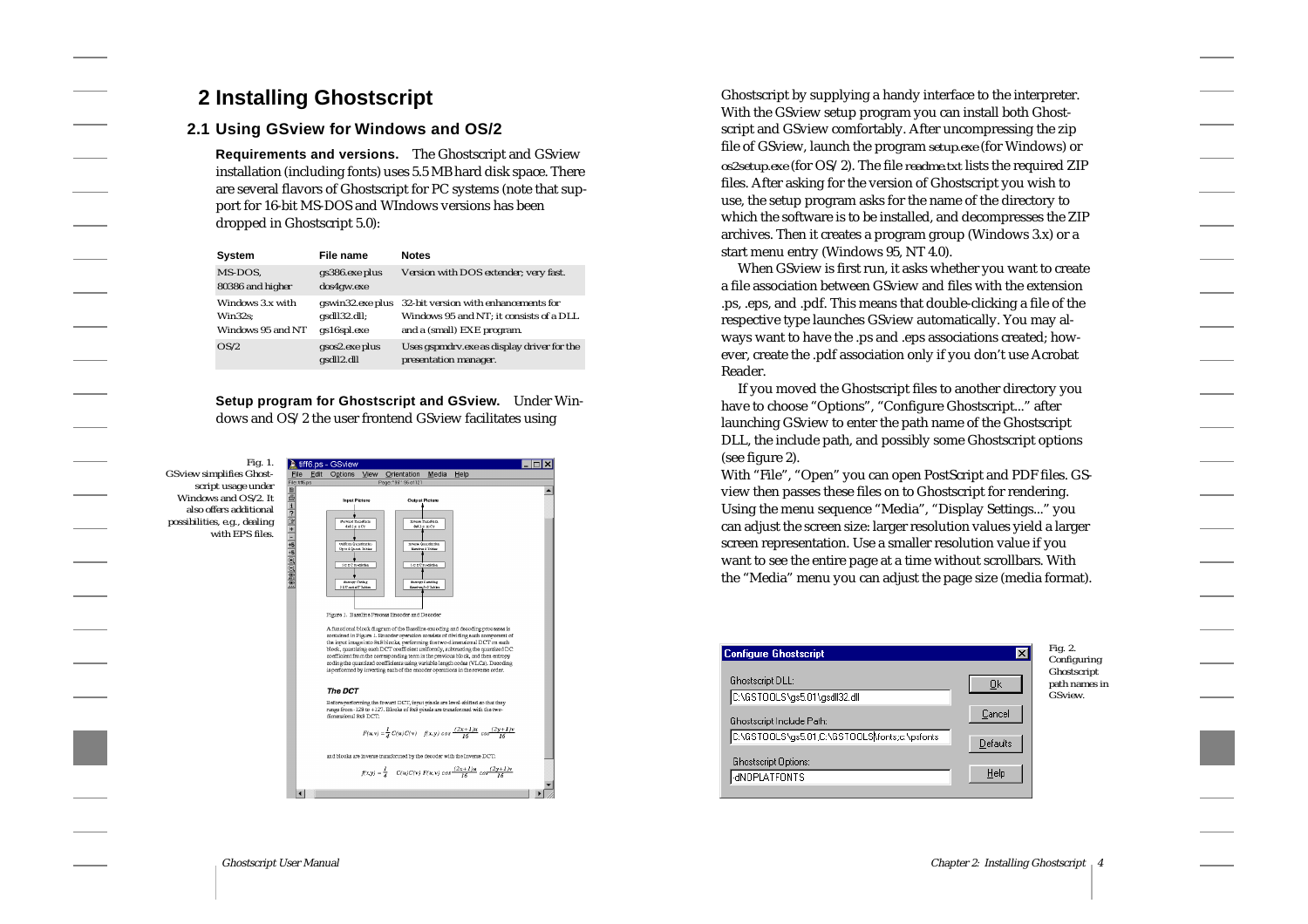**Additional features of GSview.** GSview offers many additional Ghostscript functions which are described in several chapters of this book. This includes dealing with EPS files, randomly accessing the pages of DSC (*Document Structuring Conventions)* conforming PostScript files, following hypertext links in PDF files, extracting selected pages to print parts of a document only, copying the bitmapped page contents to the clipboard, or selecting printer drivers in a convenient manner.

GSview uses temporary files for printing and for extracting text. These temporary files are normally created in the directory specified in the TEMP environment variable. A warning will be given if the TEMP variable is not set. The TEMP variable must therefore point to a writable directory on disk if GSview is run from CD-ROM.

## **2.2 Installing Ghostscript without GSview**

If you don't use Windows, don't need GSview, or can't stand setup programs, you can install Ghostscript manually. All of the files contained in the archive *gs5xxini.zip* plus one of the executables listed in the table in [section 2.1](#page-3-0) are necessary for using Ghostscript. The executables for Windows and OS/2 are contained in the compressed files *gs5xxw32.zip* and *gs5xxos2.zip*, respectively. Note that you can also use *ghostscript-5.xxpc.tar.gz*. You will need the tar and gzip utilities to unpack this archive.

To use the 32-bit version for Windows 3.x, you need the *win32s* system extension in addition to the Ghostscript files. (Note: many software packages use win32s, so it may already be installed on your system.)

 The MS-DOS version of Ghostscript uses the environment variable GS\_LIB to locate the initialization files if they cannot be found in the current directory or the standard directory *c:\gs*. It's best to include the following statements in your *autoexec.bat* file (assuming you installed Ghostscript in *d:\progs\gs*):

set GS\_LIB=d:\progs\gs

set PATH=...other path entries...;d:\progs\gs

Alternatively, the command line option *-I* can be used to tell Ghostscript where to find its files:

gs -Id:\progs\gs

**Launching and testing Ghostscript.** On MS-DOS, you start Ghostscript by typing the program name *gs386*. In Windows it's easier to double-click on Ghostscript's icon in the file manager or Explorer, or to create an icon in the program manager/start menu. The file *tiger.ps* (part of the Ghostscript distribution) is perfectly suited to test your installation. Start Ghostscript and type in the following command at Ghostscript's prompt:

#### GS>(tiger.ps) run

Ghostscript should now display the test file on screen. Having finished the page, Ghostscript asks you to

>>showpage, press <return> to continue<<

If the file contains more than one page, Ghostscript renders the next page after the return key is pressed.

Caution: The installation is not yet complete! To complete the installation, font access for Ghostscript needs to be configured. This is covered in [section 2.5, »Font Configuration«](#page-6-0). If you want Ghostscript to use the same command line options every time, you can use the environment variable GS\_OPTIONS. Ghostscript evaluates this variable before checking the "real" command line options. Especially with Windows 3.x this is much more convenient than the rather clumsy call by way of the program manager and "File", "Run..."

## **2.3 Installing Ghostscript on the Macintosh**

**Requirements and versions.** Currently, there are two Mac ports of Ghostscript available. The first is called *Mac GS Viewer* and is based on Ghostscript 3.33. A Mac version of GS 4.03 is available as part of the CMacTeX package from

http://www.math.tamu.edu/~tkiffe/cmactex.html

The following description applies to Mac GS Viewer. It's available in three versions, one for Macs with Motorola CPU 68020 and higher, a native version for PowerPCs, and a version for Mac Classics with 68000 CPU (min. 3 MB available memory). The installation needs approximately 6 MB disk space (including fonts). Contrary to Windows and OS/2, there is no equivalent of GSview for the Mac. Fortunately, this deficiency is com-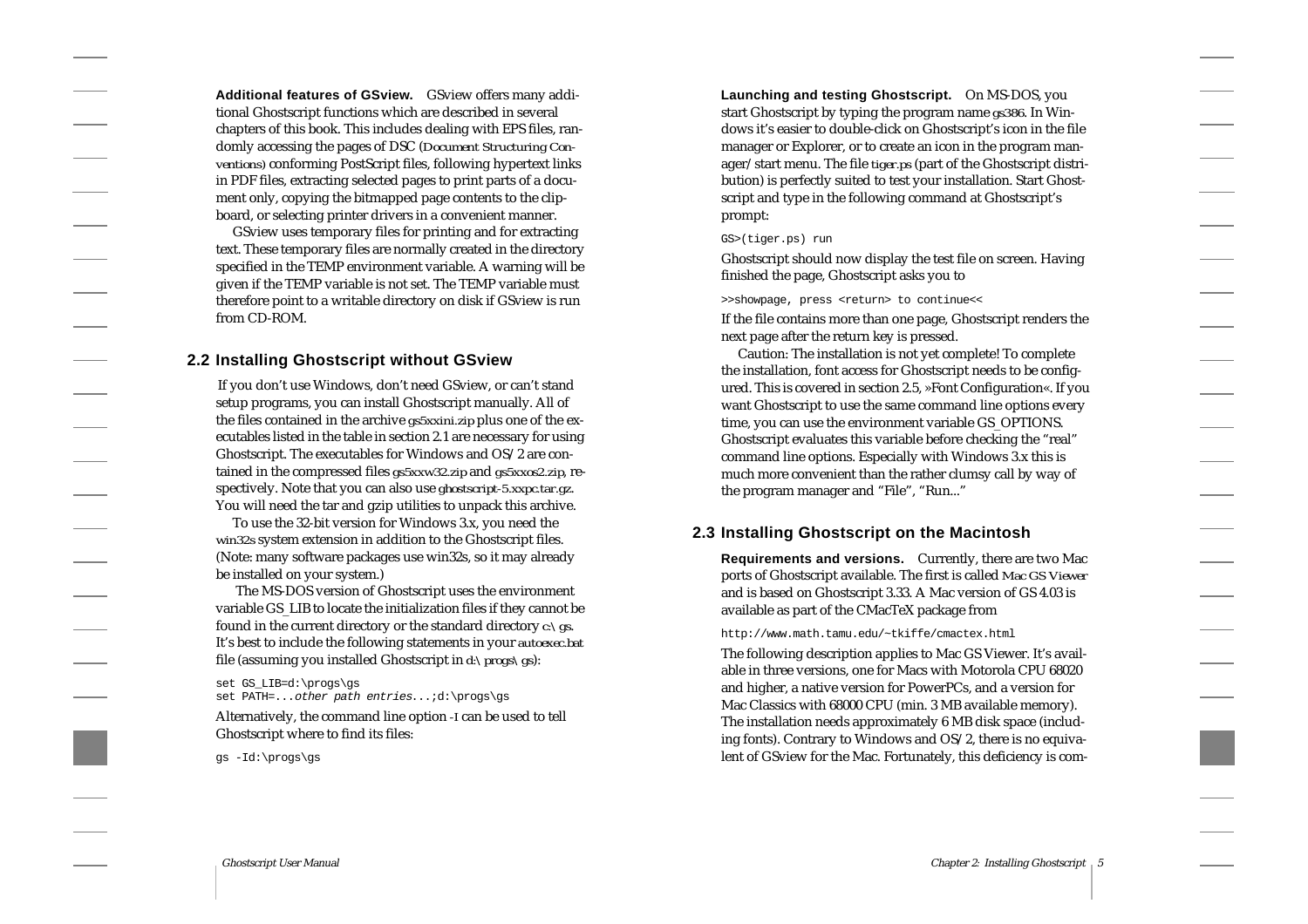

*Fig. 3. Mac GS Viewer displays the tiger test page. You can enter PostScript commands in the console window and open files via "File".*

> pensated for by several extensions in Mac GS Viewer and its user interface.

To install Mac GS Viewer you need the program Stuffit Expander. Decompress the archive macgs-v1.0-files.sit.hqx. This places the contents of this archive in the *Ghostscript* folder. Decompress one of the executable files

macgs-v1.0-ppc.sit.hqx macgs-v1.0-68k.sit.hqx macgs-v1.0-classic.sit.hqx

along with the Ghostscript fonts from the archive macgs-v1.0 fonts.sit.hqx into the same folder. The archive macgs-v1.0 src.sit.hqx is only needed for compiling an individual version of Ghostscript.

**Launching and testing Ghostscript.** Launch Ghostscript by double-clicking on the Mac GS Viewer icon. After initialization, the console window ("Talk to Ghostscript") will appear with the Ghostscript prompt

#### GS>

Although you can type in PostScript commands in the console window, it's much easier to use Mac-style menu commands. The sequence "File", "Open" lets you open EPSF or TEXT files, e.g., the test file *tiger.ps* in the Ghostscript folder. Activate bal-

| Devices  | Ghostscript |  |  | Edit |  | ïle |  |
|----------|-------------|--|--|------|--|-----|--|
| ∽mac     |             |  |  |      |  |     |  |
| cd i550  |             |  |  |      |  |     |  |
| stcolor  |             |  |  |      |  |     |  |
| pcxmono  |             |  |  |      |  |     |  |
| pcxarau  |             |  |  |      |  |     |  |
| рсн16    |             |  |  |      |  |     |  |
| рсн256   |             |  |  |      |  |     |  |
| рсн24b   |             |  |  |      |  |     |  |
| pbm      |             |  |  |      |  |     |  |
| pbmraw   |             |  |  |      |  |     |  |
| pgm      |             |  |  |      |  |     |  |
| pgmraw   |             |  |  |      |  |     |  |
| ppm      |             |  |  |      |  |     |  |
| ppmraw   |             |  |  |      |  |     |  |
| tifflzw  |             |  |  |      |  |     |  |
| tiffpack |             |  |  |      |  |     |  |
|          |             |  |  |      |  |     |  |

*Fig. 4. In the "Devices" menu you can choose a driver for Mac GS Viewer.*

a doon help to learn more about Ghostscript. After one page has<br>been rendered on screen, the next page can be requested with<br>"Chostscript", "Next Page". The program can be closed with<br>"Quit". The sequence "Edit", "Settings

**Device drivers and file output.** By default, Ghostscript ren ders into a Macintosh window. It can also create instructions for other devices or graphics file formats. You can copy the bit mapped contents of a window to the clipboard, or save it as a PICT file with "File", "Save As...". In the "Devices" menu you can choose the output file. Although the Ghostscript source dis tribution contains many dozens of drivers, the Macintosh ver sion only contains the screen driver, a few printer drivers, and<br>drivers for the file formats PCX, PBM, and TIFF. This decision<br>has been made in order to reduce storage requirements. Since it<br>is not possible to dynamically pile Ghostscript if you want to use additional drivers.

**Font configuration on the Mac.** Ghostscript uses Post- Script fonts in ASCII format. Since PostScript fonts on the Mac<br>are usually stored in a compact resource format, Ghostscript<br>cannot use them directly (this is planned for a future version).<br>However, you can convert standar lowing steps for each font you want to use:

➤Start *unadobe* and open the font file. *unadobe* doesn't change the font data, but instead converts the resource representa tion to a textual representation suitable for Ghostscript. Save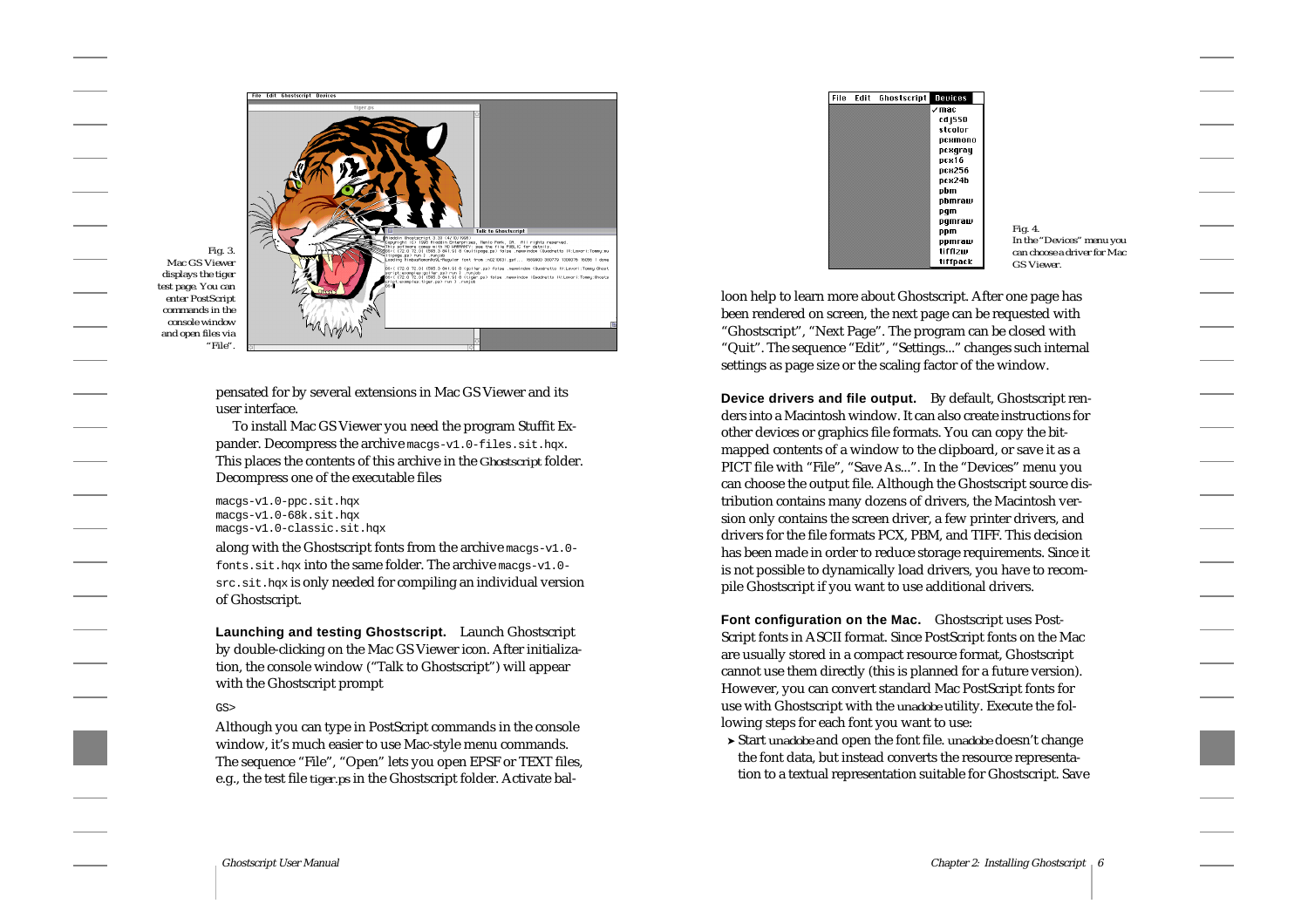<span id="page-6-0"></span>the generated font file in the Ghostscript folder (using the old file name or a new one).

➤Edit the file *Fontmap* in the Ghostscript folder with a text editor (e.g., SimpleText). Append a line similar to the following at the end of the file:

/TheSerifBold-Italic (TheSerBol) ;

This line contains the PostScript name of the font and the name of the font file that you used in the first step. The line must be terminated with a semicolon. If you're unsure about the exact PostScript name of the font, you can open the font file created by *unadobe* with a text editor and look for the entry /FontName.

➤Launch Ghostscript to test the font. You can either use a suitable PostScript file or request the font manually in the console window:

#### /TheSerifBold-Italic findfont

Alternatively, you can install a fontmap file derived from another platform. For example, you can create the fontmap automatically on Windows (see section 2.5, »Font Configuration«) and install it in the Ghostscript folder together with the font files. It's important not to change the font file names so make sure that they correspond to the fontmap entries. Naturally, you have to observe the font manufacturer's license conditions if the installed fonts originate from another system.

## **2.4 Installing Ghostscript on Unix**

Using Ghostscript on Unix systems generally requires compiling the C source first. This process is covered in [section 3,](#page-8-0)  [»Building Ghostscript from C Source«](#page-8-0).

If you're working with the X Window System, driving Ghostscript with the Ghostview frontend is a good idea.

## **2.5 Font Configuration**

This section applies to all operating systems except the Macintosh. Font configuration for the Mac differs from other systems and has been covered with the Mac installation already.

For many years, the Ghostscript distribution contained only low quality public domain fonts. In 1996, the German company



*Fig. 5. With Ghostview for X11 you can easily control Ghostscript for screen and printer output. The page list allows quick access to random pages of DSC compliant documents.*

URW++ contributed commercial-quality PostScript Type 1 fonts for use with the Ghostscript package. These include lookalikes for the 35 PostScript core fonts found in most laser printers. The URW++ fonts are distributed under the Aladdin and the GNU license.

Ghostscript accepts many flavors of font formats:

| Type 0                 | Composite fonts (large fonts composed of other fonts)                                 |
|------------------------|---------------------------------------------------------------------------------------|
| Type 1                 | commonly used PostScript outline fonts; ASCII (*.pfa) or bina-<br>$ry$ (*.pfb) files. |
| Type 2                 | Type 1 extension used in the Compressed Font Format (CFF)<br>and OpenType             |
| Type 3                 | rarely used PostScript fonts (outline or bitmap)                                      |
| <b>Multiple Master</b> | Type 1 extension with one or more design axes (parameters)                            |
| CID (character id)     | Format used for large character sets, e.g. Chinese and Japanese                       |
| Type 42                | TrueType font data wrapped in PostScript                                              |
| <b>TrueType</b>        | Native TrueType font file (*.ttf)                                                     |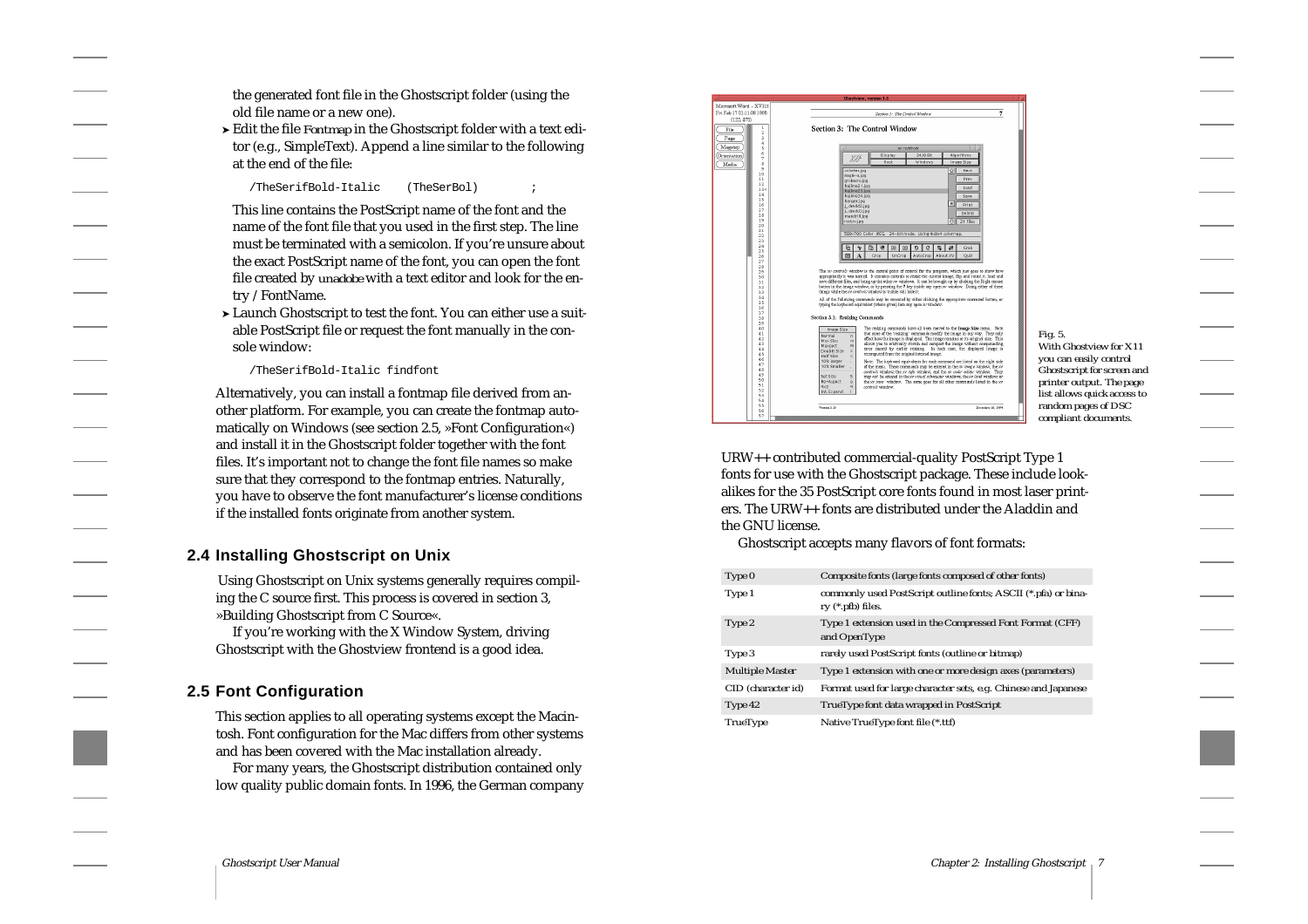It is necessary for Ghostscript to have access to the font file (installing the font in the operating system, ATM, or Display Post-Script is not enough).

If you install Ghostscript with GSview, the URW font set is automatically installed. If you only want to use the PostScript core font set, the font configuration is already finished.

**Static font configuration.** There are two choices for the font configuration. If the installed font base rarely changes, put one or more font directories in the environment variable GS\_LIB. A typical hard disk installation on MS-DOS or Windows uses the following:

set GS\_LIB=C:\qs;C:\qs\fonts

or on Unix:

set GS\_LIB=/usr/local/share/ghostscript/fonts export GS\_LIB

For now, the font configuration is already done.

Each directory in GS\_LIB may contain the *Fontmap* file which defines the relation between font names and file names. To add new fonts, simply add a line similar to the following at the end of the *Fontmap* file:

/Fontname (filename) ;

The file name in parentheses must be found in one of the font directories. In many cases you can save yourself the trouble of entering font and file names because there are prebuilt *Fontmap* files for several systems and font configurations. If you use one of the following, simply copy the appropriate file to the name *Fontmap*:

| File name   | Origin of fonts/name of operating system |
|-------------|------------------------------------------|
| Fontmap.atm | <b>Windows with standard ATM fonts</b>   |
| Fontmap.atb | Adobe Type Basics font package           |
| Fontmap.gs  | $URW++$ fonts (standard fontmap)         |
| Fontmap.os2 | OS/2 with integrated ATM                 |
| Fontmap.osf | DEC OSF/1 with DPS                       |
| Fontmap.sol | Solaris 2.3 and higher with DPS          |
| Fontmap.ult | Ultrix 4.3 and higher with DPS           |
| Fontmap.vms | VAX/VMS with DECwindows/Motif and DPS    |

In order to let Ghostscript access the fonts in Display PostScript systems, you have to include the appropriate path name in GS\_LIB.

**Dynamic font configuration.** For large or frequently changing font installations the second method is preferable. Ghostscript checks the GS\_FONTPATH environment variable to determine the available font files and scans these files to find out the names of the fonts they contain. Similar to GS\_LIB above, this variable contains one or more directory names. Since Ghostscript automatically recognizes fonts, this method is much more flexible. However, since Ghostscript checks all font directories every time a new font is requested, this method increases startup time. To avoid inconsistencies, make sure there is no *Fontmap* file in one of the GS\_LIB directories if you use GS\_FONTPATH, or launch Ghostscript with the -dNOFONT-MAP option.

**TrueType fonts.** Starting with Version 4.0, Ghostscript contains a rasterizer for TrueType fonts. Note that Ghostscript supports two flavors of TrueType fonts.

Type 42 fonts: These contain TrueType data wrapped in PostScript instructions and can be directly processed by the interpreter. Type 42 capability is integrated in all Ghostscript configurations which include Level 2 support (which is the case for all default makefiles). Level 2 capable Ghostscript versions accept PostScript files with embedded Type 42 fonts (created, for example, by the Windows PostScript driver).

Native TrueType files: Files in TTF format (as installed under Windows) contain raw TrueType data which a PostScript interpreter generally cannot process directly. Ghostscript, however, contains some additional code for interpreting raw TrueType files. This code is activated by the "ttfont" makefile option. Since TrueType plays an important role for Windows users, the Windows Ghostscript version is configured with the "ttfont" feature by default. This means that the Windows TrueType font directory can be configured for use with Ghostscript just as any PostScript font directory. However, Ghostscript only recognizes TTF font files when searching font files via the GS\_FONTPATH variable; it's not possible to process TrueType files via the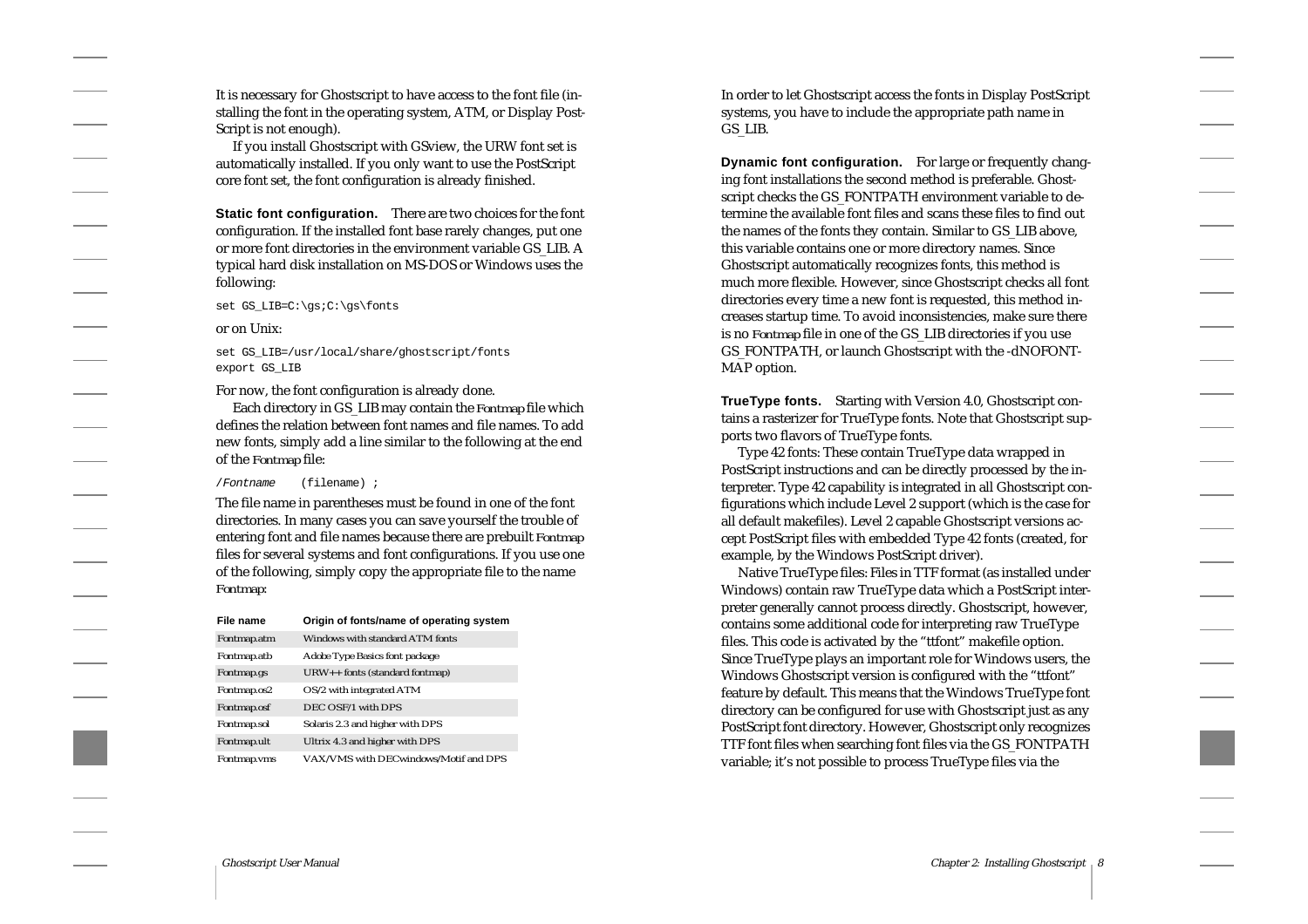<span id="page-8-0"></span>

"run" operator. You can work around this with the following instruction:

#### (file.ttf) (r) file .loadttfont

**Platform fonts on Windows and X11.** Ghostscript always needs access to all PostScript fonts used in a document. It rasterizes all the characters itself instead of delegating this task to the operating system, ATM, or the X server (like other programs do). However, to speed up processing, Ghostscript sometimes uses system fonts. This feature is called *platform fonts* and is used only for certain font sizes and horizontal or vertical text. Even so, the PostScript font name must exactly match the system font name.

For small font sizes, platform fonts generally improve screen font representation. In some situations, however, they make it worse – e.g., if PostScript and system font metrics don't match (which results in ugly formatting). Another problem affects fonts with unusual character sets (encodings). In both cases you can turn off platform fonts by launching Ghostscript with the -dNOPLATFONTS option. There is also a special X Window resource to achieve this:

Ghostscript\*useExternalFonts:false

## **3 Building Ghostscript from C Source**

Since the C source code of Ghostscript is readily available, you can build an executable version of the interpreter if you have a C compiler for your system (and some experience in compiling C programs). This way, you can link in additional drivers that are contained in the Ghostscript distribution but that (due to memory restrictions) are not compiled into the standard versions. More adventurous programmers also have the chance to implement their own extensions to Ghostscript. The following sections will give an overview of the compilation process and the configuration options.

## **3.1 A Little Tour to Ghostscript Files**

The Ghostscript source directory contains several hundred files. The compilation may even double this number, so you may well get lost in this multitude of files. The following table lists the most important file types contained in the Ghostscript distribution:

|                                | README, NEWS general information and development history of Ghostscript                           |
|--------------------------------|---------------------------------------------------------------------------------------------------|
| current.txt                    | notes on the current version                                                                      |
| new-user.txt                   | overview of Ghostscript                                                                           |
| use.txt                        | information on using Ghostscript                                                                  |
| devices.txt                    | Details on a number of printer drivers                                                            |
| make.txt                       | notes on compiling Ghostscript                                                                    |
| other *.txt                    | additional documentation on special topics                                                        |
| <b>PUBLIC</b>                  | "Aladdin Ghostscript Free Public License" (licensing conditions)                                  |
| $*1$                           | several Unix-style manual pages                                                                   |
| *.c. *.h. *.asm                | source files                                                                                      |
| *.mak, *.def, *.rc.<br>$*$ icx | auxiliary files for building the program                                                          |
| *.sh. *.bat. *.cmd             | scripts and batch files used in the build process; several special<br>applications of Ghostscript |
| $gs_{-}$ *.ps                  | initialization files for Ghostscript                                                              |
| $pdf_*^*$ .ps                  | initialization files for the PDF interpreter                                                      |
| other *.ps                     | auxiliary PostScript files and sample programs                                                    |
| Fontmap.*                      | Fontmap files for several systems                                                                 |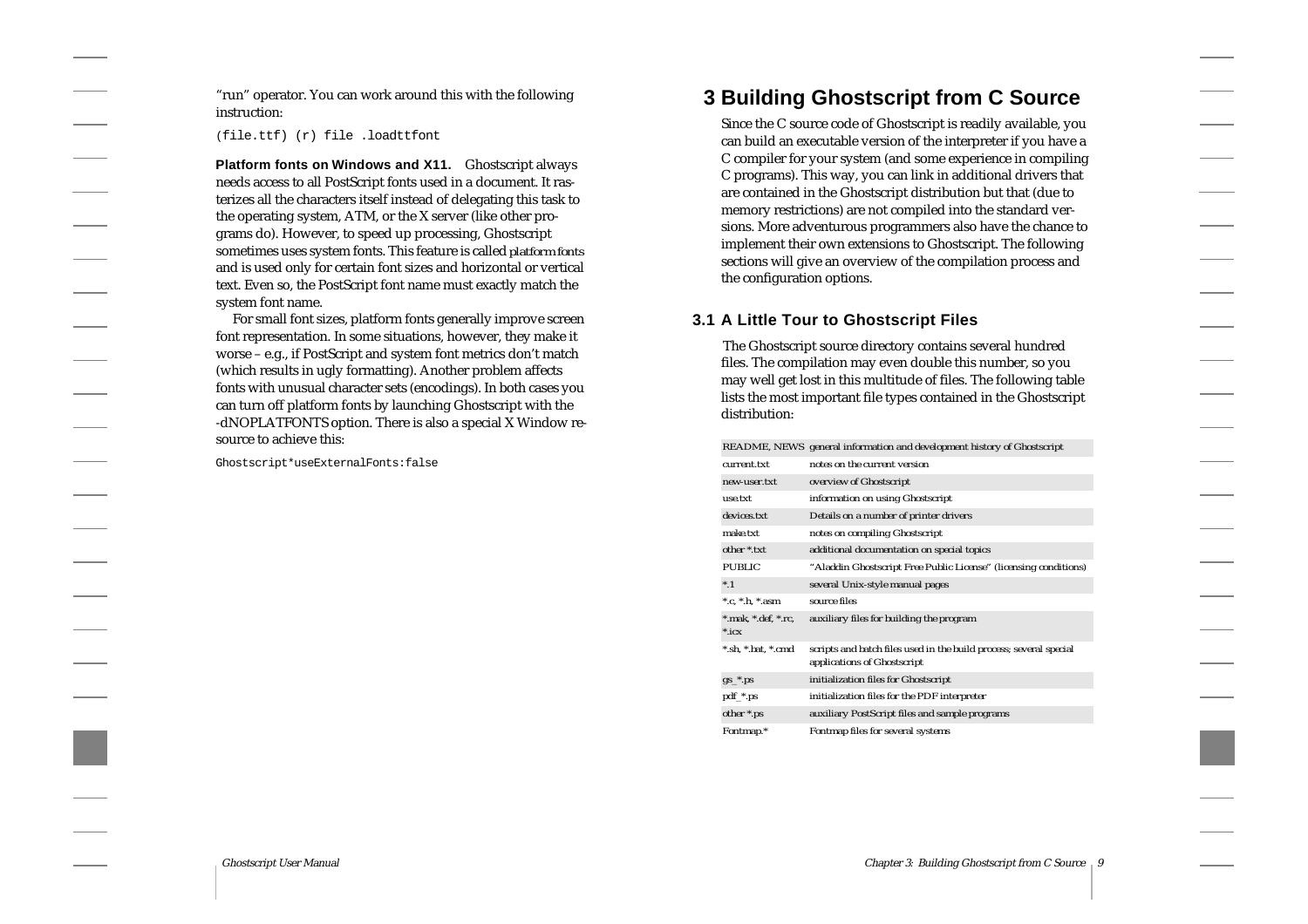## **3.2 Compiling the Standard Version**

**Requirements.** To build Ghostscript, you need approximately 16 MB disk space. The source is written in ANSI-C suited for most current C compilers. However, you can also use an old Kernighan & Ritchie compiler. The auxiliary program *ansi2knr* converts the source files to K&R syntax before compilation. Another auxiliary program called *genarch* automatically creates an include file which describes hardware and compiler architecture. This includes bit and byte ordering, word size, and other system-specific information. Ghostscript can be compiled on MS-DOS, Windows, OS/2, Amiga, many Unix systems, Macintosh, and VMS. The C source is highly portable, so compiling it on new systems shouldn't be much of a problem.

If you want to customize your particular version of Ghostscript, see [section 3.3](#page-10-0) for a description of options you may set before compiling the program.

**Makefiles.** The compilation process is controlled by makefiles which you can adapt as necessary. To improve legibility, the makefiles are split in parts:

| gs.mak     | Ghostscript "core" source                    |
|------------|----------------------------------------------|
| lib.mak    | graphics library                             |
| int.mak    | interpreter                                  |
| devs.mak   | device drivers                               |
| jpeg.mak   | <b>JPEG</b> library                          |
| libpng.mak | PNG graphics file format library             |
| zlih mak   | compression routines used for the PNG format |

All other *\*.mak* files are platform specific makefiles used to configure the development system. The compilation process for different platforms and the supported development systems are described in full detail in the file *make.txt*. The following description is not intended to replace this file, but to give you a jump start.

**Compiling on MS-DOS, Windows, OS/2.** First decompress the C source from the compressed archive files *gs5xxsr1.zip, gs5xxsr2.zip,* and *gs5xxsr3.zip*. The files in the other archive files *jpeg-6a.zip, lpngxxx.zip*, and *zlibxxx.zip* contain additional libraries needed by Ghostscript. These are unpacked into three sub-

directories of the Ghostscript directory. The *-d* option of pkunzip creates the directory *gs5.xx:*

pkunzip -d gs5xxsr1.zip pkunzip -d gs5xxsr2.zip pkunzip -d gs5xxsr3.zip cd gs5.xx mkdir jpeg-6a cd jpeg-6a pkunzip ..\..\jpeg-6a.zip cd ..mkdir libpng cd libpng pkunzip ..\..\lpngxxx.zip cd ..mkdir zlibcd zlibpkunzip ..\..\zlibxxx.zip cd ..

The Ghostscript distribution contains makefiles for the Microsoft, Borland, Watcom and other C compilers (see *make.txt*). For example, to create the 32-bit Windows version of Ghostscript using the Borland Compiler, you first have to create the makefile:

echo !include "bcwin32.mak" >makefile

Next, you can change some settings in *bcwin32.mak*, e.g., compiler and Ghostscript paths, optimizations for 386/486/586 CPUs or FPU, assembler accelerator modules or debugging options. Finally, launch *make*. In an intermediate step you have to manually start the Windows program *genarch* to create a system specific include file.

**Compiling on Unix.** You need the following archive files for compiling Ghostscript: *ghostscript-5.xx.tar.gz*, *jpeg-6a.tar.gz, libpng-x.xx.tar.gz*, and *zlib-1.x.x.tar.gz*. Note that the additional libraries may also be available by other names at Ghostscript distribution points. Decompress the C source for Ghostscript and the JPEG, PNG, and ZLIB libraries from the compressed tar archives into a suitable directory. The *tar* commands create the *gs5.xx* directory:

gunzip -c ghostscript-5.xx.tar.gz | tar xvf cd gs5.xx gunzip -c ../jpeg-6a.tar.gz | tar xvf gunzip -c ../libpng-x.xx.tar.gz | tar xvf gunzip  $-c$  ../zlib-1.x.x.tar.gz | tar xvf -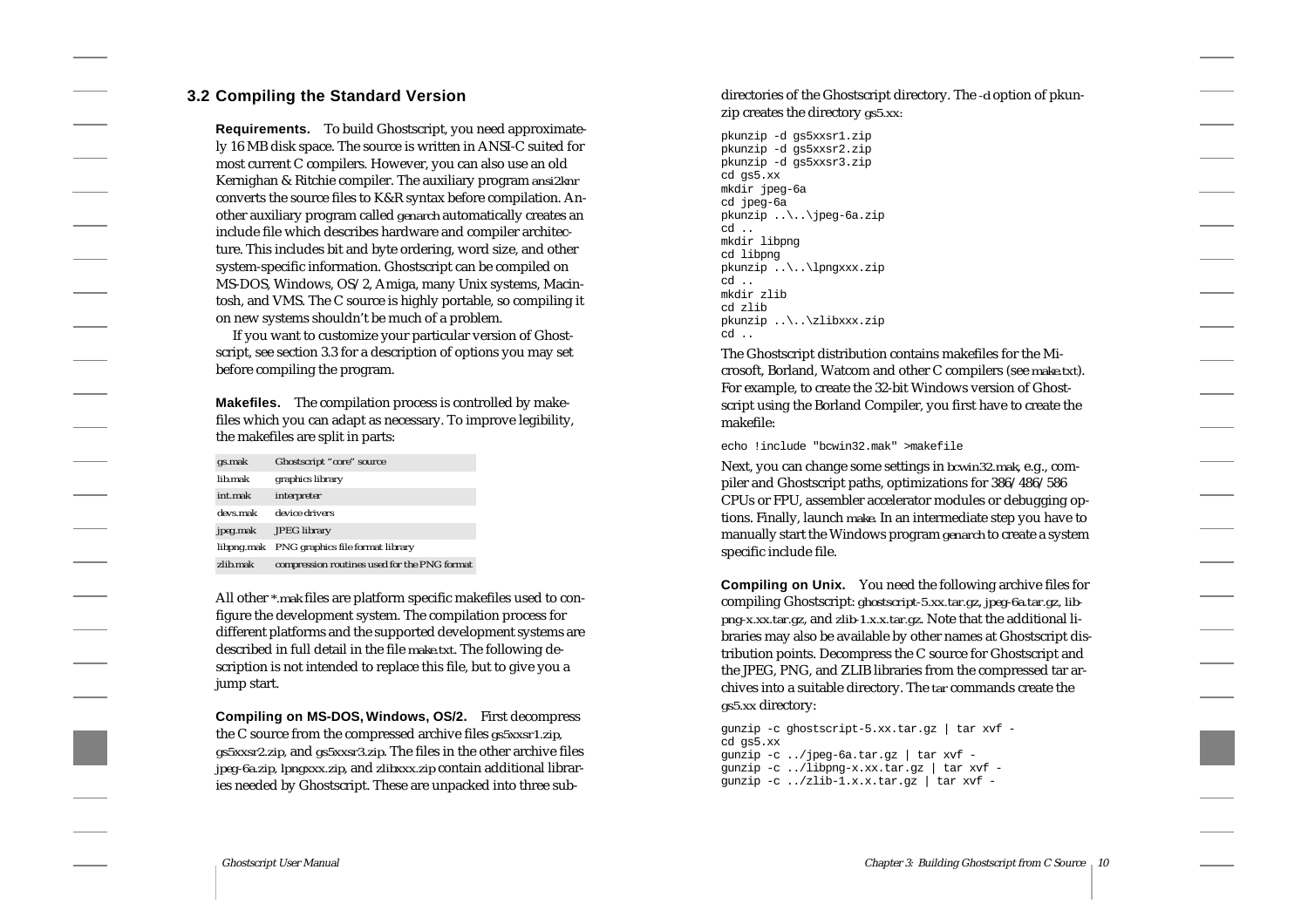#### <span id="page-10-0"></span>mv libpng-x.x.x libpng mv zlib-x.xx zlib

The *mv* commands are necessary because the tar archives include directory names containing the version numbers. The Ghostscript distribution contains makefiles for several operating systems and compilers (ANSI-C, Kernighan&Ritchie, and GNU-C). Choose the appropriate makefile from *\*.mak* and create a symbolic link with the following command (assuming you use the GNU compiler):

#### ln -s unix-gcc.mak makefile

Use *unixansi.mak* or *unix-cc.mak*, respectively, for an ANSI or K&R compiler. On some systems you have to adapt the search path for X11 specific include files and additional libraries. These are controlled by the XINCLUDE und LDFLAGS variables in the makefile which you can change before launching make. By changing the *prefix* variable in the makefile you can adapt the install directory. Now compile and install Ghostscript with the command

#### make install

Consult the *make.txt* file if you have trouble with the build process. The install process needs *root* permission on most systems. After compiling Ghostscript, the install command copies the executable program to */usr/local/bin* and the auxiliary files to */usr/ local/share/ghostscript/5.xx*. To complete the installation, you have to install fonts for Ghostscript as described in [section 2.5,](#page-6-0)  [»Font Configuration«](#page-6-0).

**Compiling and installing Ghostview.** Now you should install and compile the Ghostview source. This is accomplished with the commands

gunzip -c ghostview-1.5.tar.gz | tar xvf cd ghostview-1.5 xmkmfmakemake install

If your system doesn't have the *xmkmf* program, you have to adapt the Ghostview makefile manually (this shouldn't be too hard if you have ever worked with makefiles).

**Compiling on the Macintosh.** In addition to the source code in MS-DOS or Unix format, you need the archive macgsv1.0-src.sit.hqx to compile Ghostscript for the Mac. This archive contains some additional Macintosh-specific files. The source files end up in several folders. You'll find an overview of the build process in the *Mac GS Viewer Manual* (part of the Ghostscript files) and some hints for compiling with the MPW or CodeWarrior compilers in the file *worksheet*.

**Compiling on other systems.** The file *readme* contains some remarks on Ghostscript ports to other systems, including VMS, Amiga, Atari ST, Acorn Archimedes and NEXTSTEP.

## **3.3 Configuration Options and Drivers**

You can adjust the Ghostscript makefile to build a version that suits your needs with several extensions and an individual assortment of drivers. The most important options are PostScript Level 1, PostScript Level 2, and PDF. You can use the FEAT-URE\_DEVS variable in the makefile to control the interpreter's configuration. The following table lists the most commonly used features:

| level1 | PostScript Level 1                                                 |
|--------|--------------------------------------------------------------------|
| level2 | PostScript Level 2                                                 |
| pdf    | <b>Portable Document Format (PDF)</b>                              |
| ttfont | Support for native TrueType font files                             |
| epsf   | Support for Encapsulated PostScript files (EPS) with binary header |

By default, PostScript Level 2 and PDF support are configured for all 32-bit configurations except the older Macintosh 3.33 port. The Windows configuration additionally contains the *ttfont* feature.

Another important configuration option relates to the set of included drivers. Since it is not possible to load Ghostscript drivers dynamically at runtime, you have to choose the driver set when building the program. In doing so, you trade functionality for memory efficiency: If all available drivers were included in Ghostscript, the program would need far too much memory. For this reason the standard configuration for each platform contains only the most important screen, printer, and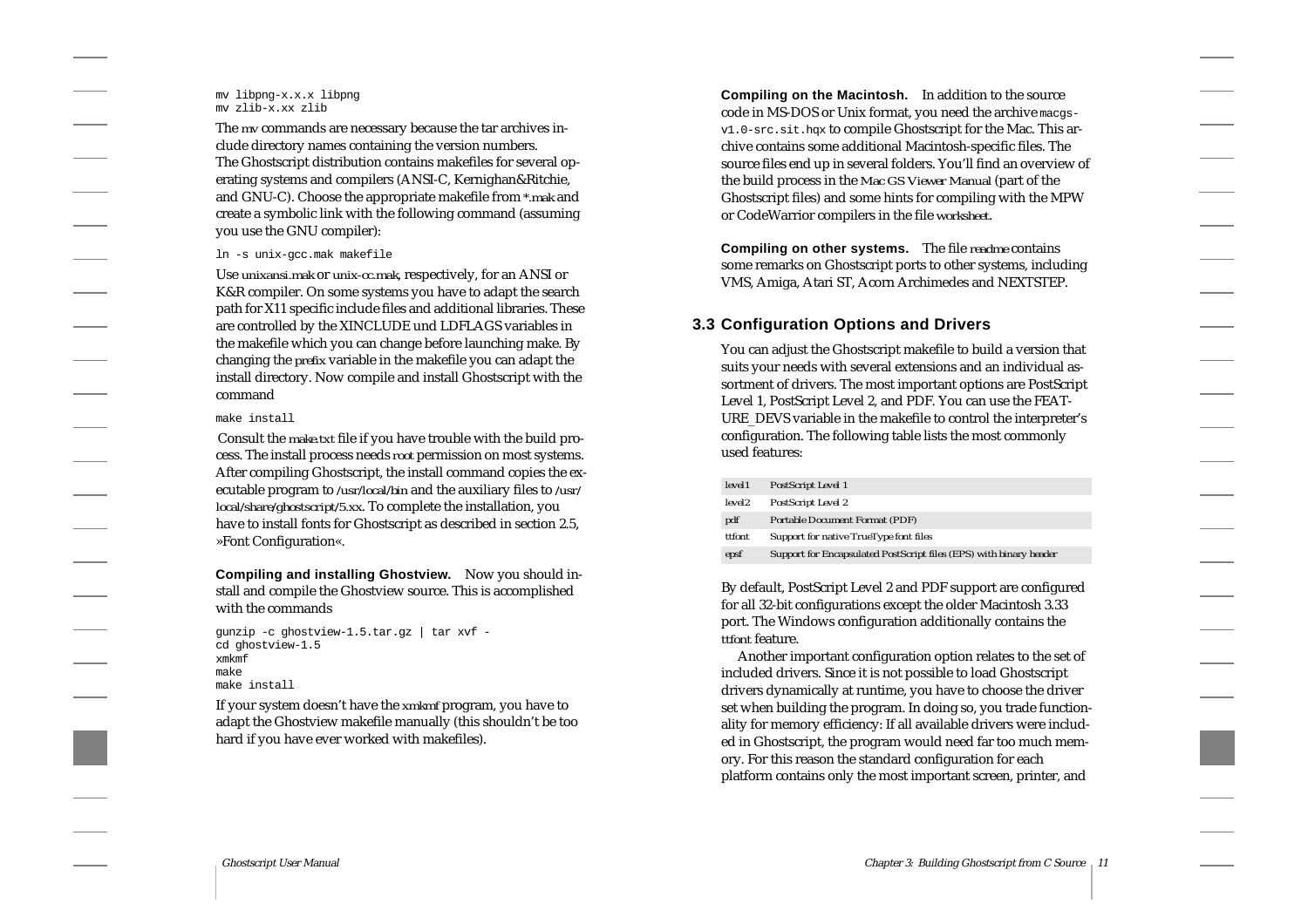file format drivers for the respective platform. You can check the list of available Ghostscript drivers using the command line

#### gs -?

If you want Ghostscript to use a driver for which C source is included in the distribution but which is not compiled into the executable by default, you have to build your own version by using a modified makefile.

Many Ghostscript drivers have been contributed by users and later became part of the Ghostscript distribution. If you want to write a new driver, read the remarks on Ghostscript/ driver interaction in *drivers.txt*.

In addition to the file format drivers listed in the table below, previous Ghostscript versions contained one for the GIF graphics file format. In reaction to the licensing problems around the LZW compression technique used in GIF, Peter Deutsch dropped support for this format from the Ghostscript distribution. If you have to create GIF files you can integrate the GIF driver from an older release. However, it's easier to render to another graphics file format (e.g., TIFF or PNG) and convert it to GIF using a graphics converter.

The tables on the next pages list all display, printer, and file format drivers available for Ghostscript 5.01. Each line contains a description of the device or format and the short name of the driver. The last column in the table tells you on which of the following platforms the particular driver is part of the standard configuration:

| D        | MS-DOS 386 with 32-bit extender          |
|----------|------------------------------------------|
| W        | Windows 32-bit                           |
| $\Omega$ | OS/2                                     |
| H        | Unix                                     |
| M        | Mac GS Viewer (Ghostscript version 3.33) |

The driver name is used in the makefile as well as for selecting a driver within Ghostscript. The makefile variables DEVICE\_DEVS1 to DEVICE\_DEVS15 contain the names of the drivers to be included in the program. If you don't supply a driver name at startup, Ghostscript uses the first driver in its list (which is a display driver on all platforms).

#### **Display drivers in Ghostscript 5.01**

| Advanced Logic chipset SuperVGA                       | ali        |    |
|-------------------------------------------------------|------------|----|
| ATI Wonder SuperVGA, 256 colors                       | atiw       | D  |
| AT&T 3b1/Unixpc monochrome display                    | att3b1     |    |
| <b>Borland Graphics Interface</b>                     | bgi        |    |
| CRT sixels, e.g. VT240 compatible terminals           | sxlcrt     | -  |
| EGA 640x350. 16 colors                                | ega        | D  |
| <b>Hercules Graphics Display</b>                      | herc       |    |
| Linux PC with VGALIB                                  | vgalib     |    |
| Linux PC with VGALIB, 256 colors                      | Ivga256    |    |
| Macintosh window (QuickDraw)                          | <i>mac</i> | M  |
| Microsoft Windows DLL                                 | mswindll   | W  |
| OS/2 DLL bitmap                                       | os2dll     | 0  |
| <b>OS/2 Presentation Manager</b>                      | os2pm      | 0  |
| Private Eye display                                   | pe         |    |
| Sony Microsystems monochrome display                  | sonyfb     |    |
| SunView window system                                 | sunview    |    |
| SuperVGA with S3 Chip 86C911                          | s3vga      |    |
| SuperVGA 800x600, 16 colors                           | svga16     | D  |
| SuperVGA with Tseng Labs ET3000/4000 Chip, 256 colors | tseng      | D  |
| SuperVGA with VESA driver                             | vesa       | Ξ. |
| Trident SuperVGA, 256 colors                          | tvga       | D  |
| VGA 640x480. 16 colors                                | vga        | D  |
| X Window System (X11), release 4 and higher           | x11        | U  |
| X Window System as alpha device                       | x11alpha   | U  |
| X Window System as CMYK device, 1 bit per color       | x11cmyk    | U  |
| X Window System as b/w device                         | x11mono    | U  |

#### **Printer drivers in Ghostscript 5.01**

| Apple Dot Matrix printer (also for Imagewriter) | appledmp          |             |
|-------------------------------------------------|-------------------|-------------|
| Apple Imagewriter, high resolution              | iwhi              |             |
| Apple Imagewriter, low resolution               | iwlo              |             |
| Apple Imagewriter LQ, 320 x 216 dpi             | iwla              |             |
| CalComp raster format                           | ccr               |             |
| <b>Canon BubbleJet BJ10e</b>                    | bj10e             | <b>DWOU</b> |
| <b>Canon BubbleJet BJ200</b>                    | bj200             | <b>DWOU</b> |
| Canon Color BubbleJet BJC-600 and BJC-4000      | $b$ j $c600$      | <b>DWOU</b> |
| <b>Canon Color BubbleJet BJC-800</b>            | <b>bjc800</b>     | <b>DWOU</b> |
| Canon LBP-8II laser printer                     | lbp8              | WO          |
| Canon LIPS III laser printer with CaPSL         | lips3             |             |
| Mitsubishi CP50 color printer                   | cp50              |             |
| DEC <sub>LA50</sub>                             | l <sub>a</sub> 50 |             |
| DEC LA70                                        | <i>la70</i>       |             |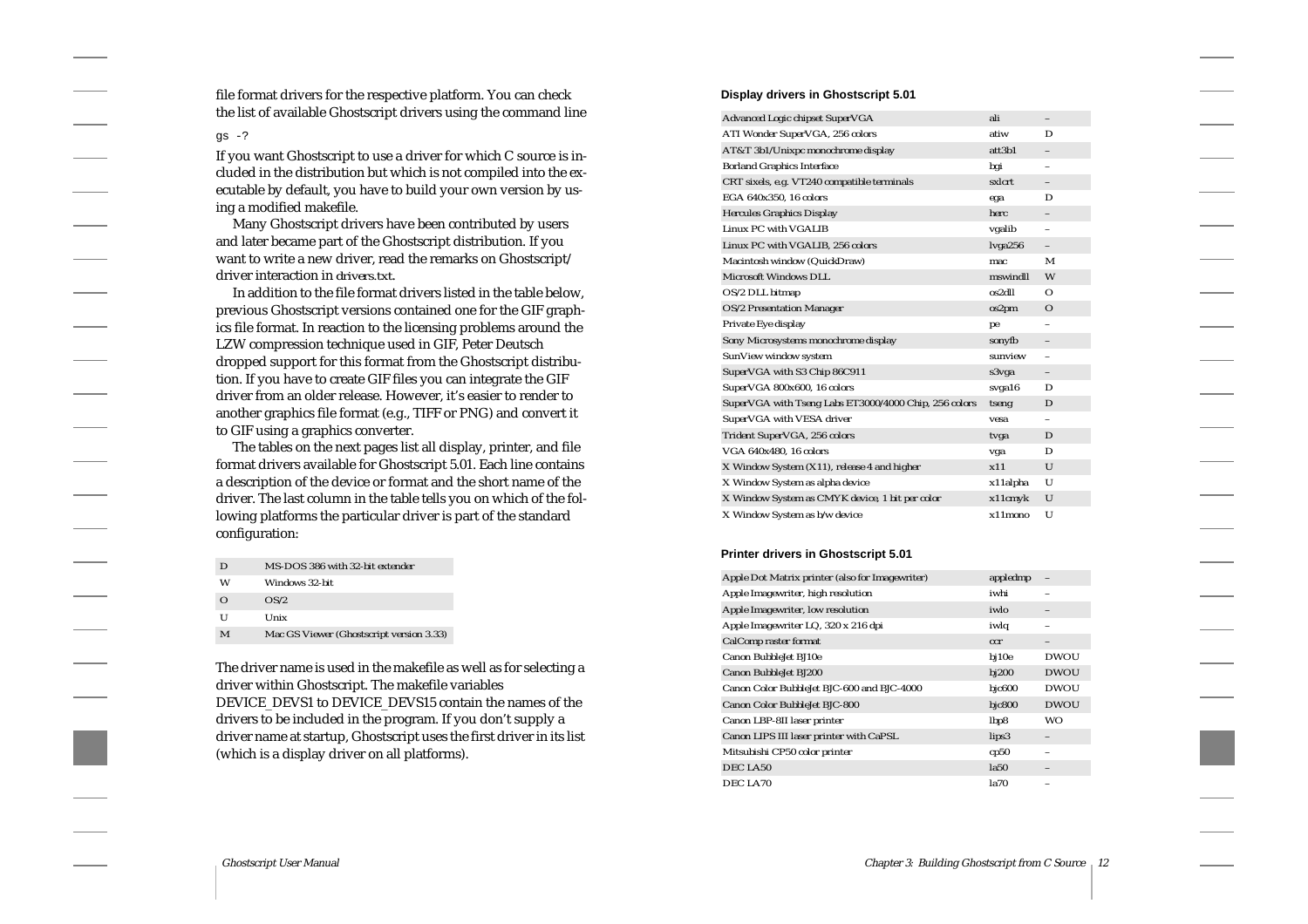| DEC LA70 with low resolution extensions                  | la70t            | -                        |
|----------------------------------------------------------|------------------|--------------------------|
| DEC LA75                                                 | la75             |                          |
| DEC LA75plus                                             | la75plus         |                          |
| DEC LJ250 Companion color printer                        | li250            | WO                       |
| DEC LJ250, alternate driver                              | decli250         | <b>WO</b>                |
| <b>DEC LN03</b>                                          | ln <sub>03</sub> |                          |
| Epson AP3250                                             | ap3250           | $\overline{a}$           |
| Epson-compatible dot matrix printer (9 or 24 pin)        | epson            | <b>DWO</b>               |
| Epson-compatible 9-pin, intermediate resolution          | eps9mid          | <b>WO</b>                |
| Epson-compatible 9-pin, triple resolution                | eps9high         | <b>DWO</b>               |
| Epson LQ-2550 and Fujitsu 3400/2400/1200 color printers  | epsonc           | <b>WO</b>                |
| Epson LP-8000 laser printer                              | lp8000           |                          |
| <b>Epson Stylus Color</b>                                | stcolor          | WOM                      |
| Epson Stylus 800                                         | st800            | WO                       |
| HP DesignJet 650C                                        | dnj650c          | $\overline{a}$           |
| <b>HP DeskJet and DeskJet Plus</b>                       | deskjet          | <b>DWOU</b>              |
| HP DeskJet 500                                           | $det 500$        | <b>DWOU</b>              |
| HP DeskJet 500C, 1 bit per pixel                         | cdeskjet         | <b>DWOU</b>              |
| HP DeskJet 500C, 24 bit per pixel, also for DeskJet 540C | cdjcolor         | <b>DWOU</b>              |
| HP DeskJet 500C (same as cdjcolor)                       | cdj500           |                          |
| HP DeskJet 500C (not for 550C/560C), alternate driver    | djet500c         | <b>WO</b>                |
| HP DeskJet 500C b/w, also for DeskJet 510, 520, 540C     | cdjmono          | <b>DWOU</b>              |
| HP DeskJet 550C/560C                                     | cdi550           | <b>DWOUM</b>             |
| <b>HP</b> LaserJet                                       | laserjet         | <b>DWOU</b>              |
| <b>HP</b> LaserJet Plus                                  | ljetplus         | <b>DWOU</b>              |
| HP LaserJet IId/IIp/III* with TIFF compression           | ljet2p           | <b>DWOU</b>              |
| HP LaserJet III* with delta row compression              | ljet3            | <b>DWOU</b>              |
| HP LaserJet IIID with duplex function                    | ljet3d           |                          |
| HP LaserJet 4, 600 dpi                                   | ljet4            | <b>DWOU</b>              |
| HP LaserJet 4 with Floyd-Steinberg dithering             | lj4dith          |                          |
| <b>HP</b> PaintJet XL                                    | рj               | <b>DWOU</b>              |
| HP PaintJet XL, alternate driver                         | pjetxl           |                          |
| <b>HP PaintJet XL color printer</b>                      | pjxl             | <b>DWOU</b>              |
| HP PaintJet XL color printer, alternate driver           | paintjet         |                          |
| HP PaintJet XL 300 color printer, also for DeskJet 1200C | pjxl300          | <b>DWOU</b>              |
| HP 2563B line printer                                    | lp2563           |                          |
| IBM Proprinter, 9 pin                                    | ibmpro           | <b>DWO</b>               |
| IBM Jetprinter inkjet color printer (Modell #3852)       | jetp3852         | WO                       |
| <b>Imagen ImPress</b>                                    | imagen           | $\overline{\phantom{0}}$ |
| C. Itoh M8510                                            | m8510            | WO                       |
| Microsoft Windows system printer driver (DDB)            | mswinprn         | W                        |
| Microsoft Windows system printer driver (DIB)            | mswinpr2         | W                        |
| Mitsubishi CP50 color printer                            | cp50             | $\overline{\phantom{0}}$ |
| NEC P6/P6+/P60, 360 x 360 DPI                            | песрв            | WO                       |

| OCE 9050                                                                                                                                                            | oce9050  |           |
|---------------------------------------------------------------------------------------------------------------------------------------------------------------------|----------|-----------|
| Okidata IBM-compatible dot matrix printer                                                                                                                           | okiibm   |           |
| Okidata MicroLine 182                                                                                                                                               | oki182   |           |
| OS/2 system printer driver (only for OS/2 DLL)                                                                                                                      | os2prn   |           |
| Ricoh 4081 laser printer                                                                                                                                            | r4081    | <b>WO</b> |
| Sony Microsystems NWP533 laser printer                                                                                                                              | nwp533   |           |
| StarJet 48 inkjet printer                                                                                                                                           | si48     |           |
| <b>SPARCprinter</b>                                                                                                                                                 | sparc    |           |
| Tektronix 4693d color printer, 2 bits per RGB component                                                                                                             | t4693d2  | WO        |
| Tektronix 4693d color printer, 4 bits per RGB component                                                                                                             | t4693d4  | WO        |
| Tektronix 4693d color printer, 8 bits per RGB component                                                                                                             | t4693d8  | <b>WO</b> |
| Tektronix 4695/4696 inkjet plotter                                                                                                                                  | tek4696  | <b>WO</b> |
| Unified printer driver for many printers, e.g. NEC Pinwriter<br>P2X (ESC/P), Epson Stylus Color (ESC/P2), HP Deskjet<br>550C (HP-RTL). See devices.txt for details. | uniprint |           |
| Xerox XES 2700, 3700, 4045, and others                                                                                                                              | xes      |           |

 $\overline{\phantom{a}}$ 

## **Fax and other raster file format drivers in Ghostscript 5.01**

| <b>BMP</b> monochrome                                  | bmpmono  | <b>WO</b>                |
|--------------------------------------------------------|----------|--------------------------|
| <b>BMP 4 bits (EGA/VGA)</b>                            | bmp16    | WO                       |
| <b>BMP 8 bits</b>                                      | bmp256   | <b>WO</b>                |
| <b>BMP 24 bits</b>                                     | bmp16m   | WO                       |
| CGM b/w, low level output only                         | cgmmono  |                          |
| CGM 8 bits, low level output only                      | cgm8     |                          |
| CGM 24 bits, low level output only                     | cgm24    |                          |
| CIF file format for VLSI                               | cif      | -                        |
| DigiBoard DigiFAX, high resolution                     | dfaxhigh | $\overline{O}$           |
| DigiBoard DigiFAX, low resolution                      | dfaxlow  | 0                        |
| Fax group 3, with EOLs, no header or EOD               | faxg3    | U                        |
| Fax group 3 2-D, with EOLs, no header or EOD           | faxg32d  | U                        |
| Fax group 4, with EOLs, no header or EOD               | faxg4    | U                        |
| ImageMagick MIFF format, 24 bit color (RLE compressed) | miff24   |                          |
| JPEG format with JFIF header, RGB output               | jpeg     | <b>DWOU</b>              |
| JPEG format with JFIF header, gray output              | jpeggray | <b>DWOU</b>              |
| MGR devices. 1 bit monochrome                          | mgrmono  | $\overline{\phantom{0}}$ |
| MGR devices, 2 bits gray scale                         | mgrgray2 | $\overline{a}$           |
| MGR devices, 4 bits gray scale                         | mgrgray4 | $\overline{\phantom{0}}$ |
| MGR devices, 8 bits gray scale                         | mgrgray8 | $\overline{\phantom{0}}$ |
| MGR devices. 4 bits color                              | mgr4     | <sup>-</sup>             |
| MGR devices. 8 bits color                              | mgr8     | -                        |
| PCX, 4 bit CMYK                                        | pcxcmyk  |                          |
| PCX, monochrome                                        | pcxmono  | <b>DWOUM</b>             |
| PCX, 8 bits gray scale                                 | pcxgray  | <b>DWOUM</b>             |
| PCX. 4 bits color                                      | pcx16    | <b>DWOUM</b>             |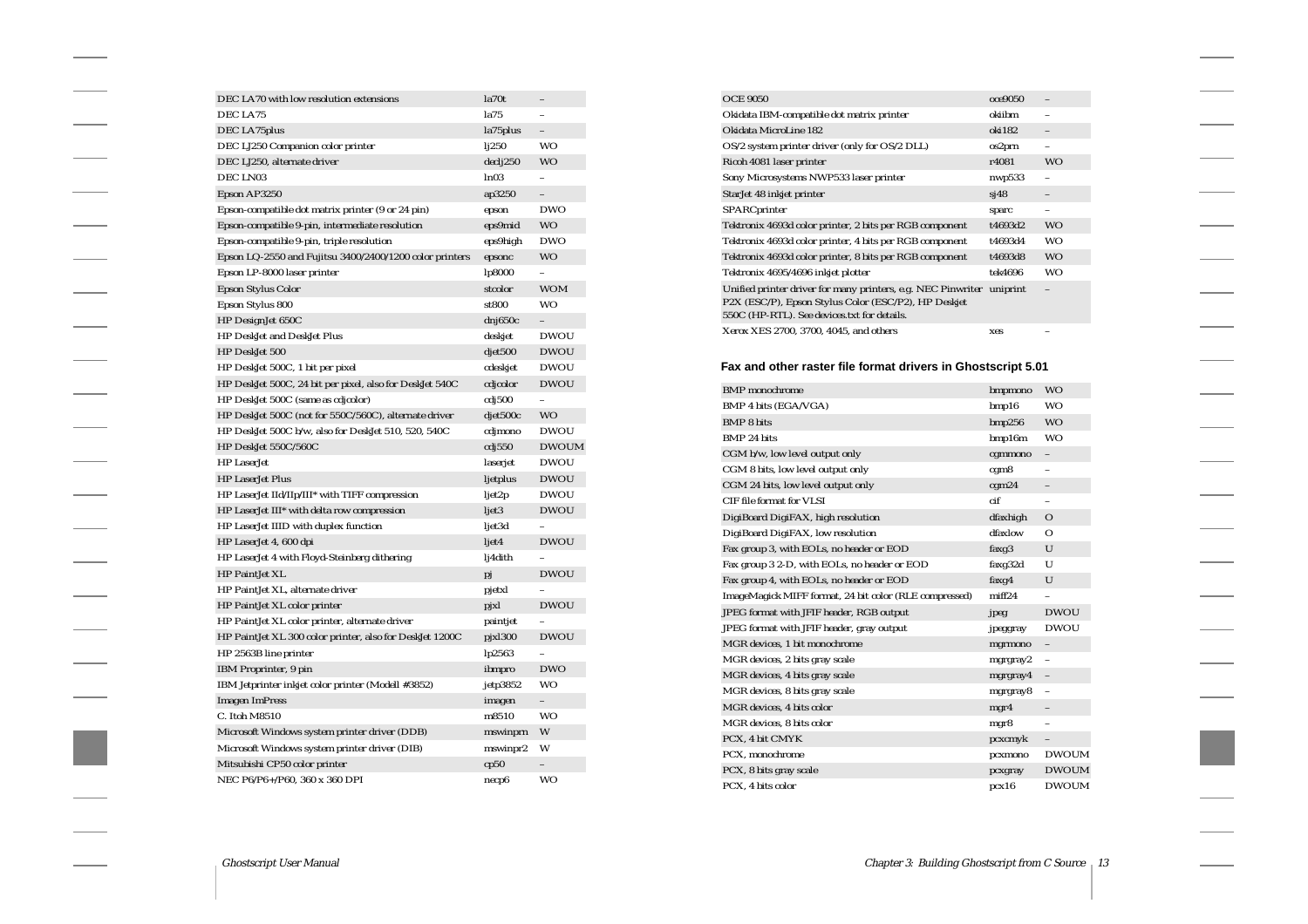<span id="page-13-0"></span>

| PCX, 8 bits color                                            | pcx256         | <b>DWOUM</b>             |
|--------------------------------------------------------------|----------------|--------------------------|
| PCX, 24 bits color                                           | pcx24b         | <b>DWOUM</b>             |
| PKM(Portable Inkmap), CMYK internally, RGB output, ASCII pkm |                | U                        |
| PKM, (raw format)                                            | pkmraw         | U                        |
| Plain bits (raw format), monochrome                          | bit            | <b>DWOU</b>              |
| Plain bits (raw format), RGB                                 | bitrgb         | <b>DWOU</b>              |
| Plain bits (raw format), CMYK                                | bitcmyk        | <b>DWOU</b>              |
| PBM (Portable Bitmap), ASCII format                          | pbm            | UМ                       |
| PBM. raw format                                              | pbmraw         | <b>UM</b>                |
| PGM (Portable Graymap), ASCII format                         | pgm            | UМ                       |
| PGM, raw format                                              | pgmraw         | <b>UM</b>                |
| PGM, optimizing to PBM ASCII if possible                     | pgnm           | U                        |
| PGM, optimizing to PBM raw if possible                       | pgnmraw        | U                        |
| PNG (Portable Network Graphics), monochrome                  | pngmono        | WOU                      |
| PNG (Portable Network Graphics), 8 bits gray scale           | pnggray        | <b>WOU</b>               |
| PNG (Portable Network Graphics), 4 bits color                | png16          | WOU                      |
| PNG (Portable Network Graphics), 8 bits color                | ppg256         | <b>WOU</b>               |
| PNG (Portable Network Graphics), 24 bits color               | png16m         | WOU                      |
| PPM (Portable Pixmap), ASCII format (RGB)                    | ppm            | <b>UM</b>                |
| PPM, raw format (RGB)                                        | ppmraw         | UM                       |
| PPM, optimizing to PGM ASCII or PBM ASCII if possible        | pnm            | U                        |
| PPM, optimizing to PGM raw or PBM raw if possible            | pnmraw         | U                        |
| <b>SGI RGB</b> pixmap format                                 | sgirgb         | $\overline{\phantom{0}}$ |
| TIFF b/w, CCITT RLE 1-dim (fax group 3 without EOLs)         | tiffcrle       | <b>DWOU</b>              |
| TIFF b/w, fax group 3 (with EOLs)                            | tiffg3         | <b>DWOU</b>              |
| TIFF b/w, fax group 3 2-D                                    | tiffg32d       | <b>DWOU</b>              |
| TIFF b/w, fax group 4                                        | tiffg4         | <b>DWOU</b>              |
| TIFF b/w, LZW (compression tag 5)                            | tifflzw        | <b>DWOUM</b>             |
| TIFF b/w, PackBits (compression tag 32773)                   | tiffpack       | <b>DWOUM</b>             |
| TIFF 12 bit RGB color (no compression)                       | tiff12nc       | <b>DWOU</b>              |
| TIFF 24 bit RGB color (no compression)                       | $t$ iff $24nc$ | <b>DWOU</b>              |

#### **PostScript, PDF, and PCL XL file format drivers in Ghostscript 5.01**

| <b>Encapsulated PostScript (EPS)</b>  | epswrite | WU          |
|---------------------------------------|----------|-------------|
| <b>Portable Document Format (PDF)</b> | pdfwrite | <b>DWOU</b> |
| PostScript Level 1, monochrome bitmap | psmono   | <b>DWOU</b> |
| PostScript Level 1, 8-bit gray        | psgray   | DWOU        |
| "Vector" PostScript (not rasterized)  | pswrite  | WU          |
| <b>HP PCL XL mono</b>                 | pxlmono  | WU          |
| <b>HP PCL XL color</b>                | pxlcolor | WU          |

## **4 Ghostscript Primer**

This section is meant to give you a jump start into directly using Ghostscript. If you use GSview or Ghostview to drive Ghostscript, you only have to configure the appropriate Ghostscript call; the rest is handled by the frontend.

## **4.1 Launching Ghostscript**

In the following examples, *gs* always represents the name of the Ghostscript executable file. Depending on your platform, the actual name may vary.

**File search path.** First you have to make sure that Ghostscript finds its initialization and font files. When searching for files without an absolute file name, Ghostscript uses the following search order:

➤The current directory.

➤The directories listed at the *-I* command line option, e.g., on MS-DOS, Windows or OS/2:

gs -Id:/gstools/gs5.xx;d:/gstools/gs5.xx/fonts

or on Unix:

gs -I/usr/local/lib/gs:/usr/local/psfonts

- ➤The directories listed in the GS\_LIB environment variable.
- ➤Predefined directories selected at build time using the GS\_LIB\_DEFAULT makefile variable (*C:\gs* on MS-DOS, Windows, or OS/2; */usr/local/share/ghostscript/5.xx* on Unix).

**Watch the tiger.** Ghostscript accepts the names of the Post-Script files to display or print:

gs file1.ps file2.ps ...

The interpreter processes the files one after the other. Then, Ghostscript prompts for PostScript commands:

#### GS>

At this prompt you can type PostScript operators. If it is clumsy or uncommon to pass file names on the command line (e.g., on Windows), you can open files with the *run* command at the prompt. Try the *tiger.ps* sample file included in the Ghostscript distribution: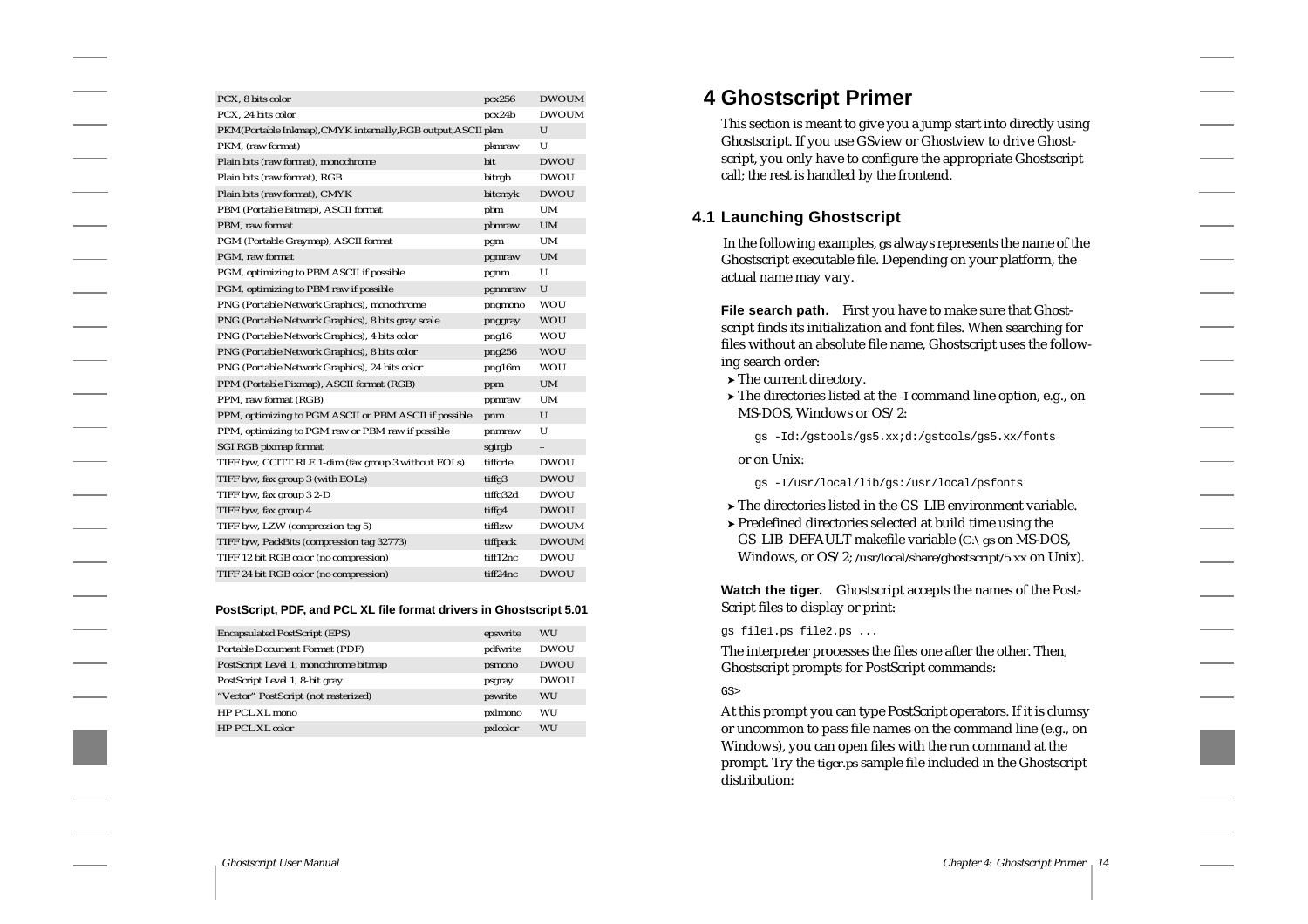#### GS>(tiger.ps) run

On the Mac, it's even easier to use the "File", "Open" menu command.

Note concerning MS-DOS path names: Since the backslash "\" escapes the next character in PostScript strings, you have to use double backslashes in path names. However, a single Unixstyle slash "/" also works as a separator in path names, for example

#### GS>(c:/gs/tiger.ps)run

The following command exits the interpreter:

#### GS>quit

Alternatively, you can append *-c quit* or -dBATCH to the command line.

**Selecting a driver.** Usually, Ghostscript uses the first driver in its internal list (configured at build time). This driver outputs to the screen in the standard configurations on all operating systems. You can select another driver on the command line:

#### gs -sDEVICE=laserjet file.ps -c quit

This instructs Ghostscript to produces output for the particular device or file format (*laserjet* in the example above). Using the following commands at the Ghostscript prompt, you can change the driver at any time:

#### GS>(epson) selectdevice GS>(file.ps) run

For printers with multiple resolutions you can also set the desired print resolution using the *-r* option:

gs -sDEVICE=epson -r60x72 -c quit

**Redirecting printer data.** On MS-DOS, Ghostscript sends printer data directly to the parallel port. On Unix, the printer data is sent to a temporary file. You can also redirect it to your own print file:

gs -sDEVICE=laserjet -sOutputFile=laserjet.prn file.ps -c quit

If the output file name contains the variable *%d* (e.g. *laser%d. prn*), Ghostscript produces one output file per page and replaces the *%d* with the page number. On Unix, you can also redirect the data to a pipe using the " $\|\cdot\|$ " syntax:

gs -sDEVICE=laserjet -sOutputFile=\|lp file.ps -c quit

Finally, Ghostscript sends the printer data to its standard output with the following command line (the *-q* option suppresses messages):

#### gs -q -sOutputFile=- file.ps -c quit | lp

On Windows and OS/2 the easiest way to redirect printer data is to use GSview. This frontend presents a menu for choosing the printer interface.

**Page size.** Ghostscript uses U.S. letter size by default. To change this, use a text editor to locate the following line in the initialization file *gs\_init.ps*:

% (a4) /PAPERSIZE where { pop pop } { /PAPERSIZE exch def } ifelse

In this line, remove the "%" comment sign at the beginning to use A4 format. You can also replace the "a4" in parentheses by any other known format. A list of all formats known to Ghostscript (and their dimensions) can be found in the *gs\_statd.ps* file. Alternatively, you can change the page size on the Ghostscript command line:

gs -sPAPERSIZE=legal file.ps

## **4.2 Printing with Ghostscript**

**Printing on MS-DOS.** The following call processes a Post-Script file for output on a Laserjet 4 printer connected to the parallel interface:

gs386 -q -dNOPAUSE -sDEVICE=ljet4 file.ps -c quit

The *-c quit* option is used to exit Ghostscript after the PostScript file is completely rendered. Due to the *-q* option, Ghostscript itself works quietly. However, the 386 MS-DOS extender still presents its copyright banner. You can suppress it with an environment variable:

set DOS4G=quiet

If your printer is not connected to the parallel interface or you want to bring the printer data to another machine, you can redirect it to a file:

gs386 -q -dNOPAUSE -sDEVICE=ljet4 -sOutputFile=ljet.prn file.ps -c quit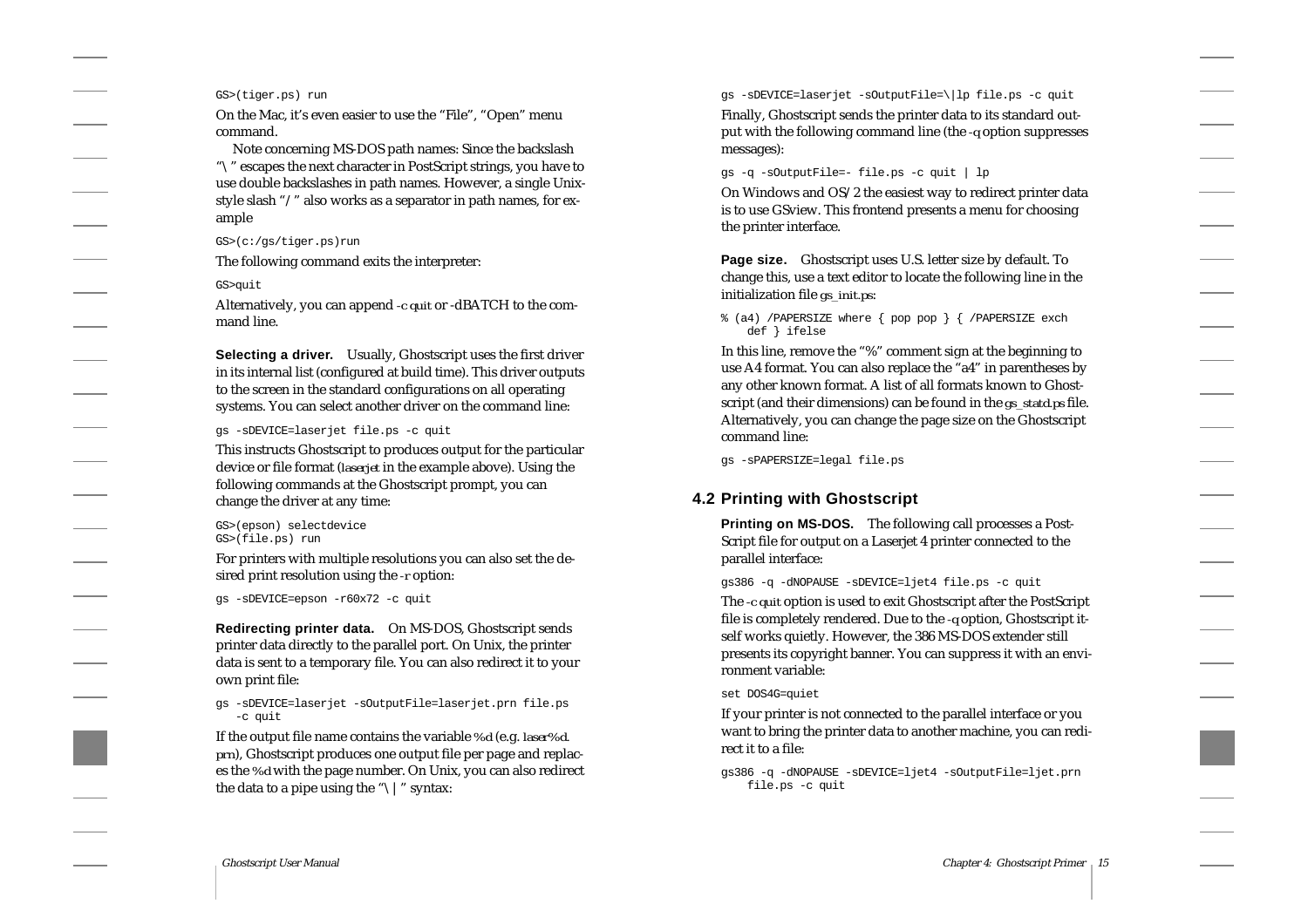To print this file, send it to the printer interface with the *copy* command:

copy /b ljet.prn lpt1:

The */b* (binary) option is important because otherwise the copy command may not completely transfer the printer data.

**Printing on Windows 3.x.** On Windows, it is easiest to use GSview for printing with Ghostscript. After installing this Ghostscript frontend correctly, you can select a PostScript file using "File", "Print...". In the subsequent menus you can select printer driver, resolution (if the printer supports multiple resolutions), and – in the case of DSC compatible files – the page range you want to print. When Ghostscript has finished processing the file, you can select the printer interface for forwarding the data in a dialog box.

**Printing on Windows 95 and NT.** For the newer systems of the Windows family you can use the methods described above for MS-DOS and Windows 3.x. Additionally, you can select a printer queue using its UNC name:

gswin32 -q -dNOPAUSE -sDEVICE=ljet4 file.ps -sOutputFile="\\spool\<printer name>" -c quit

This spools the printer data to the given printer queue. Using the *-sOutputFile="*\\*spool"* option instructs Ghostscript to present a dialog box in which you can select the desired printer queue or interface. Again – it's much easier to use GSview.

*Fig. 6. GSview simplifies selecting print drivers, options, and parameters.*



**Printing on Unix.** On Unix systems it's possible to integrate Ghostscript in the printing process seamlessly. However, some experience with Unix systems administration is required. The variety of available Unix derivatives doesn't really simplify the task of describing the integration of a PostScript emulation for printers. The following notes are not supposed to be a complete description, but should help you get started.

Assuming other system components (especially spooler and backend) are already set up correctly and are able to transfer binary data to the printer unmodified, you can manually use Ghostscript for printing:

gs -q -dNOPAUSE -sDEVICE=ljet4 -sOutputFile=\|lp file.ps -c quit

You can find hints on integrating Ghostscript in systems with a printcap database in the file *unix-lpr.txt.* The accompanying shell script *lprsetup.sh* automatically creates some necessary directories and links as well as printcap entries. Use a text editor to adapt the list of device drivers in this script that Ghostscript is supposed to use. Obviously, these drivers must be compiled into the Ghostscript executable. You can also set up additional printcap filters with *lprsetup.sh*. By default, it creates an input filter consisting of a shell script with the actual Ghostscript call.

After executing *lprsetup.sh*, follow the instructions in *unixlpr.txt*, i.e., create some links as indicated in the file, integrate the generated *printcap.insert* file into the system printcap, and adjust the new entries to your local setup (serial interface parameters, etc.). The */usr/local/lib/ghostscript/filt* directory contains several links to the *unix-lpr.sh* file. In this file you have to add the *-I* option if you didn't install Ghostscript in the standard directories.

On System V, Release 4, and related systems you can define print filters for specific file types. The spooler launches these filters for printing on devices which are not supported directly. To define Ghostscript as a filter, change to the directory */etc/lp/fd* and create a file for the printer, say *ljet\_ps.fd*:

Input types: postscript,ps Output types: simple Command: /usr/local/bin/gs -sDEVICE=ljet4 -q -sOutputFile=- -

Integrate this filter in the spool system: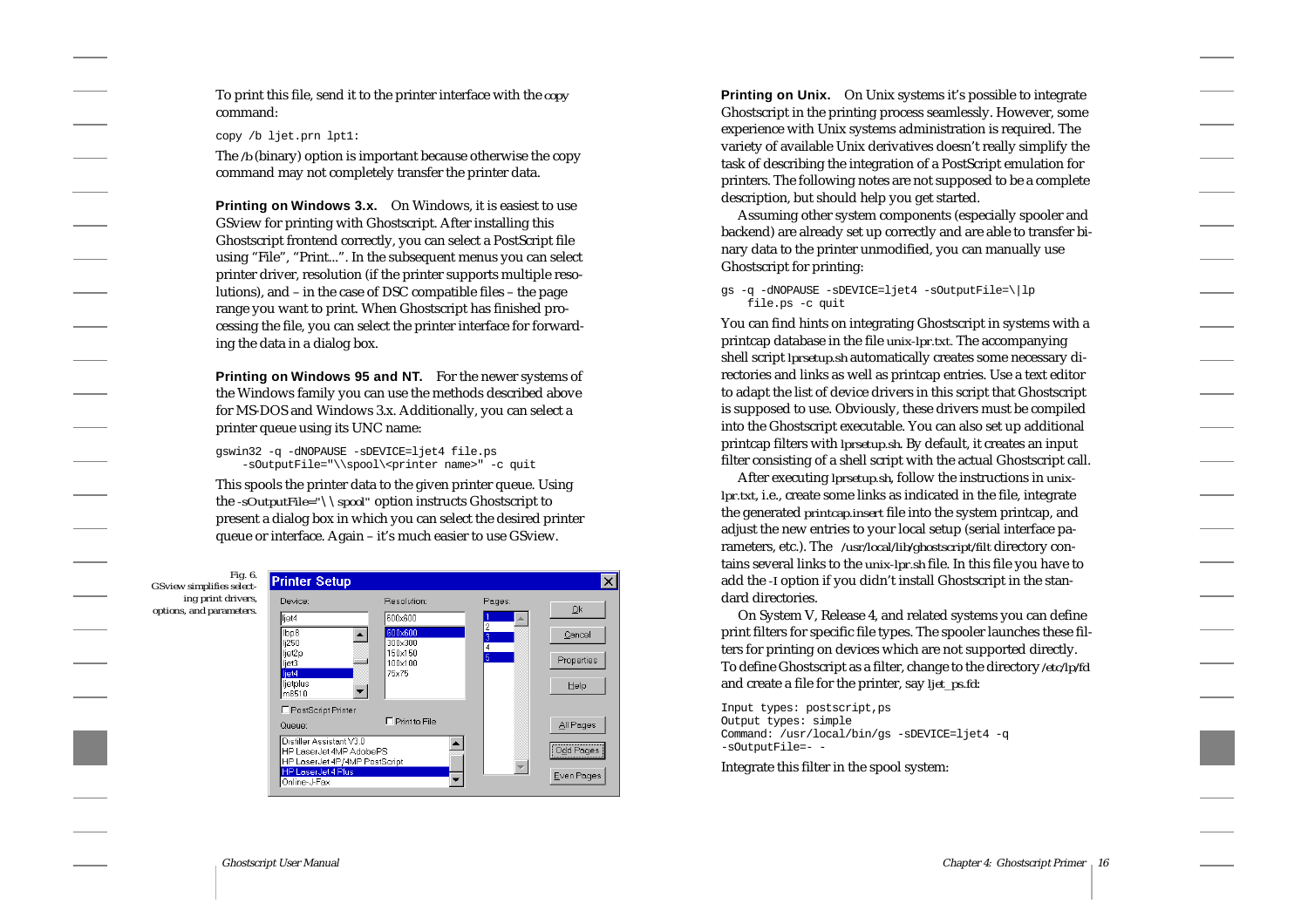#### lpfilter -f ljet\_ps -F /etc/lp/fd/ljet\_ps.fd

To print a PostScript file, simply declare the file type on the command line:

#### lp -T postscript tiger.ps

For serial connections, make sure the backend doesn't change the printer data by using the stty options

-opost -cs8 -parenb

## **4.3 Ghostscript as Viewer for a WWW Browser**

World Wide Web browsers and many E-mail programs classify files according to MIME types (*Multipurpose Internet Mail Extension*). PostScript files use a MIME type of

application/postscript

MIME types and corresponding viewers are generally configured in a configuration file or menu. The details vary according to the particular program. Let's take a look at the Windows version of the well-known Netscape WWW browser as an example:

➤Launch Netscape Navigator.

- ➤Choose "Options", "General Preferences..." and the submenu "Helpers".
- ➤For the MIME type *application*/*postscript* enter *ai, ps, eps* in the extensions field (if the entry doesn't exist already). Check "Launch the Application" for "Action" and enter the path of GSview, Ghostview oder Mac GS Viewer as appropriate, e.g., *c:\gs\gsview32.exe.*
- ➤Click "OK" and "Options", "Save Options".

Unix systems generally use the .*mailcap* file for configuring MIME types. Use the following entry for Ghostview (see below for the *-safer* option):

application/postscript; ghostview -safer %s

The relation between MIME types and file extensions is controlled by the *.mime.types* file. If the following line doesn't already exist, add it to the *.mime.types* file:

application/postscript ai, ps, eps

Like PostScript, you can also configure Ghostscript and GSview as helper application for PDF files. Proceed as above, using the pdf suffix and a MIME type of

#### application/pdf

Note that Ghostview doesn't yet directly support PDF.

**PostScript files and security.** PostScript – being a fullblown programming language – contains operators for modifying and deleting files. This opens a security gap when downloading unknown files. In the worst case, a file pretending to be a harmless PostScript image may delete files from your local hard disk – possibly even with *root* permission! Although there are no known cases of such "trojan horses", you should protect yourself against this kind of attack. Ghostscript's *-dSAFER* option disables critical file operators; the interpreter refuses to open files other than read-only. GSview launches Ghostscript with this option by default, Ghostview for Unix uses the option if launched with the *-safer* option itself.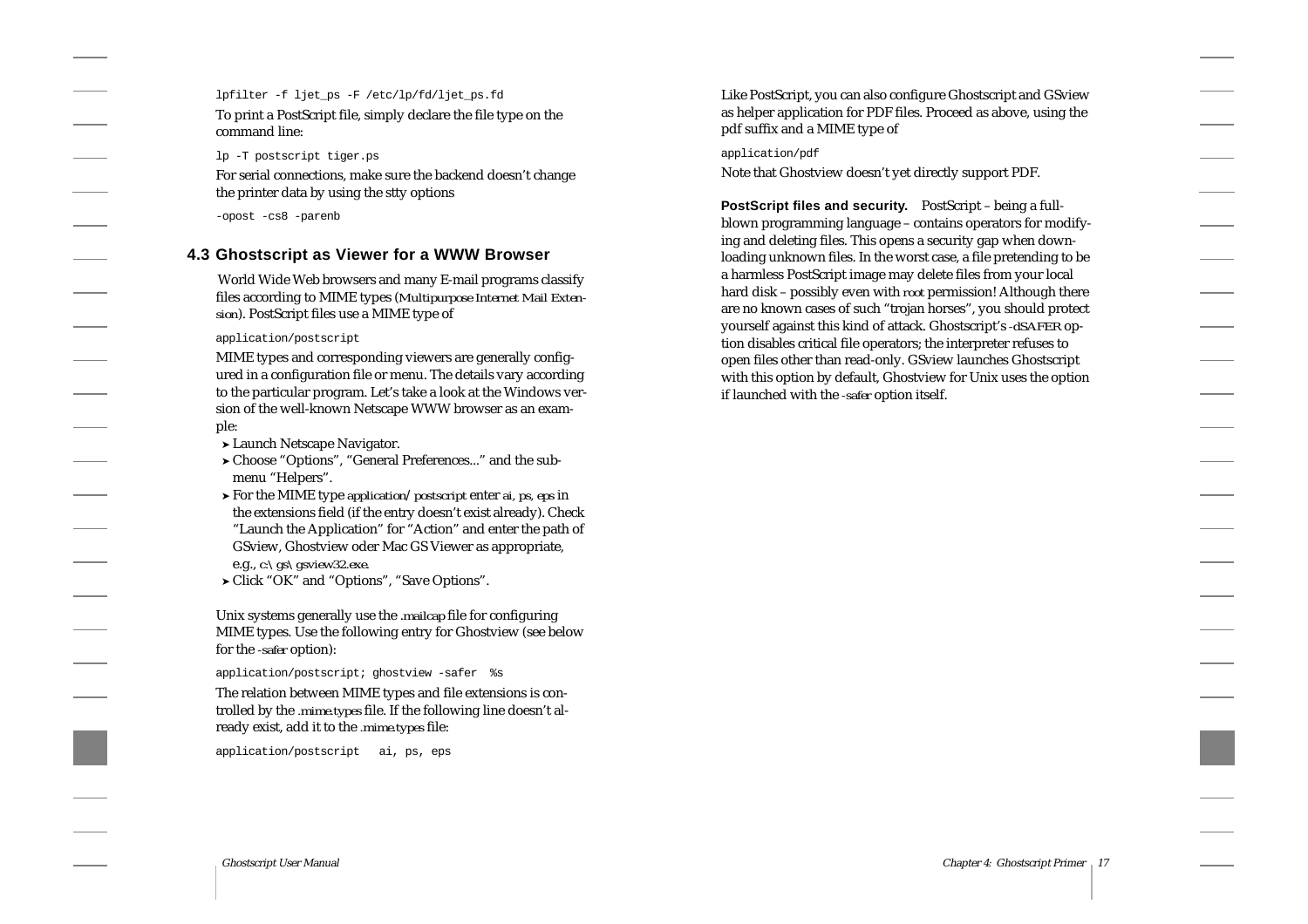## <span id="page-17-0"></span>**5 Ghostscript Reference Section**

## **5.1 Command Line Options**

On all platforms, Ghostscript evaluates several command line options used to control the interpreter:

- $-h$
- 
- -?

--help

These options cause Ghostscript to print a brief help message and a list of available (i.e., built-in) device drivers on screen.

### @<filename>

 Ghostscript reads the specified file and treats its contents the same as the command line. This makes it easier to use command line options on Windows or to use command lines longer than 128 characters on MS-DOS.

-- <filename> arg1 ...

-+ <filename> arg1 ...

Ghostscript treats the file name as usual but stores the remaining arguments in an array named ARGUMENTS in userdict. This way PostScript programs can access options and command line arguments.

-@ <filename> arg1 ... Same as -- and -+, but expands arguments from *argfile*.

### -c tokens ...

Interprets arguments up to the next "-" as PostScript code and executes them. Each argument must be exactly one token.

#### -Dname=token

#### -dname=token

Defines a name in systemdict with the given definition (equivalent to /name token def). This option is mainly used for special names (see below).

-Dname

-dname

Defines *name* in systemdict with a value of *true*.

-Sname=string

-sname=string Defines a name in systemdict with the given string definition (equivalent to /name (string) def).

### -q

(*quiet*) Suppress normal startup messages.

#### -f<filename>

Execute the given file, even if its name begins with a "-" or "@". *-f* provides a way to terminate the token list for *-c.* 

#### -g<number1>x<number2>

Equivalent to -dDEVICEWIDTH=*number1* and -dDEVICE-HEIGHT= *number2* (see below).

#### -r<number>

#### -r<number1>x<number2>

Equivalent to -dDEVICEXRESOLUTION=*number1* and -dDE-VICEYRESOLUTION=*number2* (see below). This is intended for devices that support different horizontal and vertical resolutions, especially dot matrix printers.

#### -u<name>

Undefines a name, cancelling *-d* or *-s*.

#### -I<directories>

Add a list of directories to the search path for initalization and font files. Multiple directories are separated with a semicolon ";" (MS-DOS, Windows, OS/2) or colon ":" (Unix).

### $-P$

Ghostscript first searches the current directory for library files. This is the default.

#### $-P-$

Ghostscript doesn't search the current directory for library files, but uses the search path only.

Instructs Ghostscript to read standard input from file or pipe (instead of from the keyboard). Ghostscript reads and processes data from standard input and exits. Note that it's not possible to read PDF files from standard input.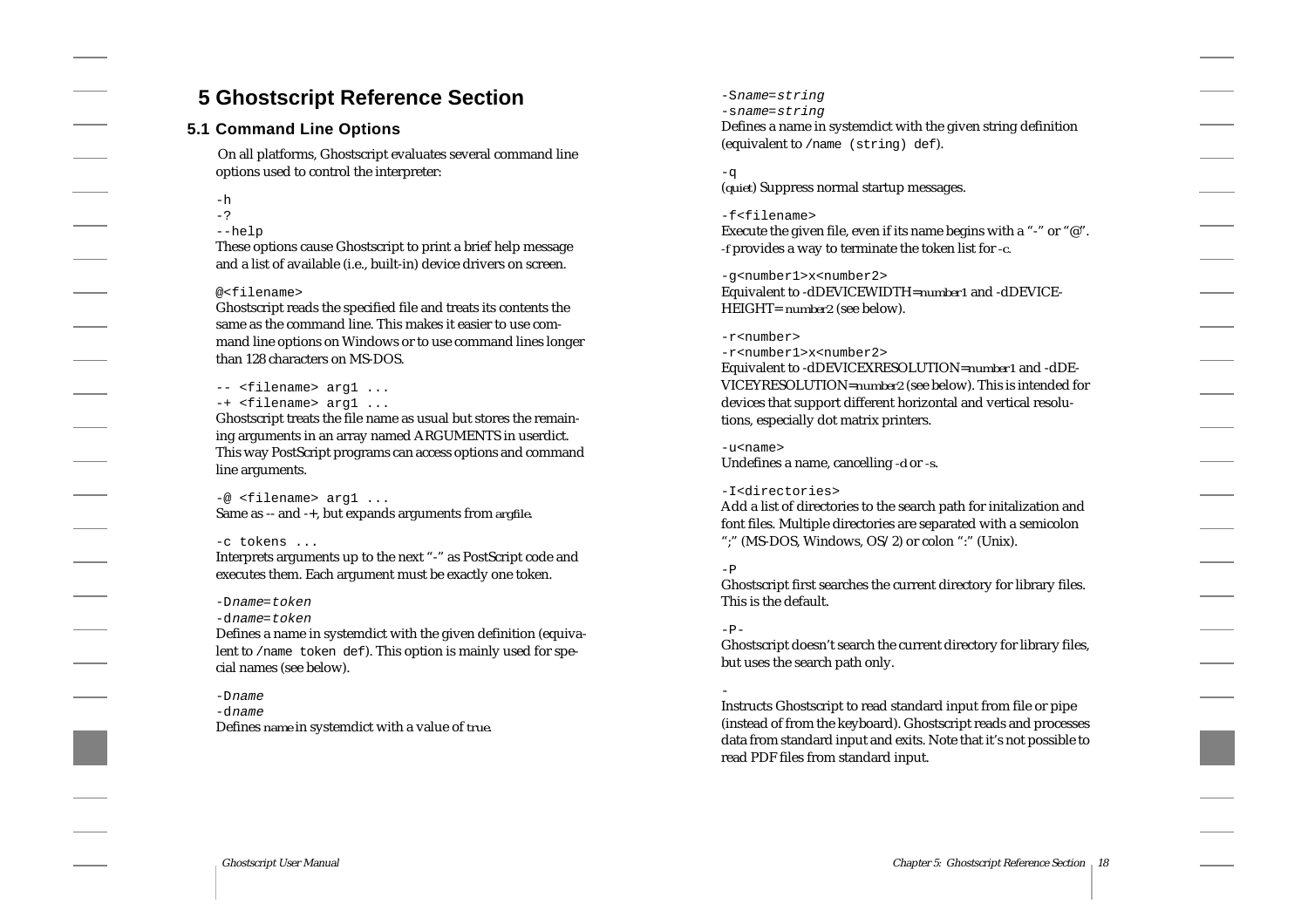**Special PostScript names used as switches.** The *use.txt* file contains some more options for debugging Ghostscript. A couple of names with special meanings is being interpreted by the PostScript code in Ghostscript's initialization files. They work similar to command line options:

#### -dBATCH

Instead of displaying the interactive prompt after processing all command line files, Ghostscript exits. Equivalent to -c quit.

#### -dCOLORSCREEN

On devices with at least 150 dpi resolution forces the use of separate halftone screens with different angles for the process colors (this produces the best quality output).

#### -dCOLORSCREEN=0

Uses separate screens with the same frequency and angle for the process colors.

#### -dCOLORSCREEN=false

Forces the use of a single binary screen. If COLORSCREEN is not specified, the default is to use separate screens with different angles if the device has fewer than 5 bits per color.

#### -dDELAYBIND

Delay all bind operations until *.bindnow* is called. Used by the *pstotext* package.

-dDEVICEWIDTH=<number>-dDEVICEHEIGHT=<number>Sets width and height of the device, respectively (in pixels).

-dDEVICEXRESOLUTION=<number>-dDEVICEYRESOLUTION=<number>Sets the device horizontal resp. vertical device resolution in dpi.

#### -dDISKFONTS

Causes character outlines in fonts to be loaded from disk on demand only. This slows down text rendering but increases the number of fonts which may be loaded into RAM. This technique is mainly intended for low-memory systems.

#### -dDITHERPPI=<lpi>

forces all devices to be considered high-resolution, and forces use of a halftone screen or screens with lpi lines per inch, disregarding the actual device resolution. Reasonable values for lpi are N/5 to N/20, where N is the resolution in dots per inch.

#### -dFirstPage=<n>

Starts interpreting on the given page of a PDF document.

#### -dGraphicsAlphaBits=<n>

Specifies the bit depth for graphics anti-aliasing. Possible values are 1 (=no anti-aliasing), 2, and 4. Note that only few drivers are capable of anti-aliasing.

#### -dFIXEDMEDIA

Causes the media size to be fixed after initialization. Pages are scaled or rotated if necessary.

-dFIXEDRESOLUTIONCauses the output resolution to be fixed.

-dLastPage=<n> Stops interpreting after the given page of a PDF document.

#### -dLOCALFONTS

 This is a compatibility option for certain obsolete fonts. This op tion makes Ghostscript load type 1 fonts always to local VM.

-dNOBINDDisables the *bind* operator (useful for debugging).

-dNOCACHEDisables the font cache (useful for debugging).

#### -dNOCIE

substitutes DeviceGray and DeviceRGB for CIEBasedA and CIEBasedABC color spaces respectively (useful on very slow systems where color accuracy is less important).

#### -dNODISPLAY

Suppresses normal initialization of the output device. This is useful for debugging and also for PostScript converters that don't produce any screen or printer output (e.g., *ps2ai*).

-dNOFONTMAP

Suppresses loading of the Fontmap file(s).

## -dNOGC

Disables the level 2 *garbage collector* (useful for debugging).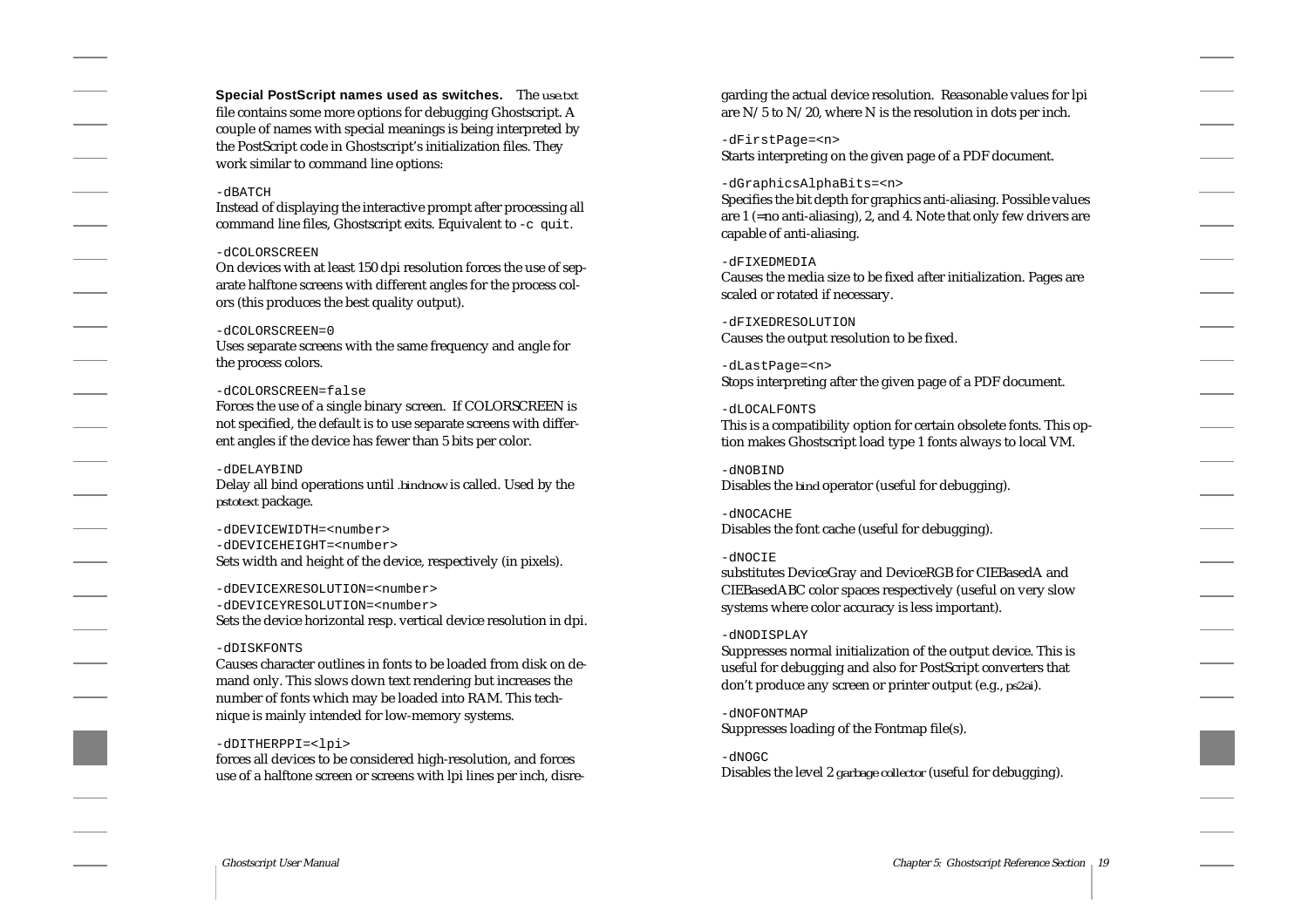#### -dNOPAUSE

Disables the prompt and pause at the end of each page. This is useful for producing printer output or driving Ghostscript from another program.

#### -dNOPLATFONTS

Disables platform fonts for X Windows or Microsoft Windows (see [section 2.5, »Font Configuration«\)](#page-6-0).

#### -dNOPROMPT

Disables the prompt (but not the pause) at the end of each page. This prevents text and graphics output from being mixed on PC displays.

#### -dORIENT1=false

 Exchanges the meaning of the values 0 and 1 for indicating page orientation with *setpageparams*. This is needed for the Post-Script code of certain applications.

#### -dQUIET

Suppress informational messages. This is necessary when redirecting device output to stdout.

#### -dSAFER

Disables the PostScript operators for writing or deleting disk files. This is intended for using Ghostscript as viewer for a Web browser in a secure mode.

#### -dSHORTERRORS

Brackets several error messages with %%[ and ]%% (as Adobe Interpreters do).

#### -dTextAlphaBits=<n>

Specifies the bit depth for text anti-aliasing. Possible values are 1 (=no anti-aliasing), 2, and 4. Note that only few drivers are capable of anti-aliasing.

#### -dWRITESYSTEMDICT

Systemdict remains writable. This is necessary for some utility programs that must bypass normal PostScript access protection, such as *font2c* and *pcharstr*.

-sDEVICE=<device>Select the initial output device driver.

#### -sFONTMAP=<filename1>:<filename2>...

Defines one or more file names for the font file mapping table. Several file names are separated by a semicolon ";" under Windows and OS/2 and a colon ":" under Unix.

#### -sFONTPATH=<dirname1>:<dirname2>...

Defines one or more directory names to be searched for font definitions. Several path names are separated by a semicolon ";" under Windows and OS/2 and a colon ":" under Unix.

#### -sOutputFile=<filename>

Selects an output file name or pipe. If the file name contains the characters "%d", Ghostscript replaces the "%d" with the actual page number and creates one file for each page, e.g., *page%d.prn* yields *page1.prn*, *page2.prn* and so on.

On OS/2, Windows 95 and Windows NT you can use printer queue names: -sOutputFile="\\spool\printername" sends the output to the named printer queue. If the printer name is missing, Ghostscript prompts for the name of the (connected) printer (Windows) or uses the default queue (OS/2).

On Unix, you can also redirect the output to another program via pipe: -sOutputFile=\|lp. The special name "-" for the output file instructs Ghostscript to send the data to its standard output.

#### -sPAPERSIZE=<papersize>

Selects a page size, e.g., *a4*. The file *gs\_statd.ps* contains a list of supported page size names.

#### -sPSFile=<filename>

Defines the output file name for PDF to PostScript conversion.

#### -sSUBSTFONT=<fontname>

Selects the named font as substitute for all missing fonts. This disables Ghostscript's normal font substitution mechanism.

#### **5.2 Environment Variables**

GS\_DEVICE=<device> Defines the initial output device driver.

#### GS\_FONTPATH=<path>

Specifies a list of directories that should be scanned for fonts at startup (see [section 2.5, »Font Configuration«](#page-6-0)).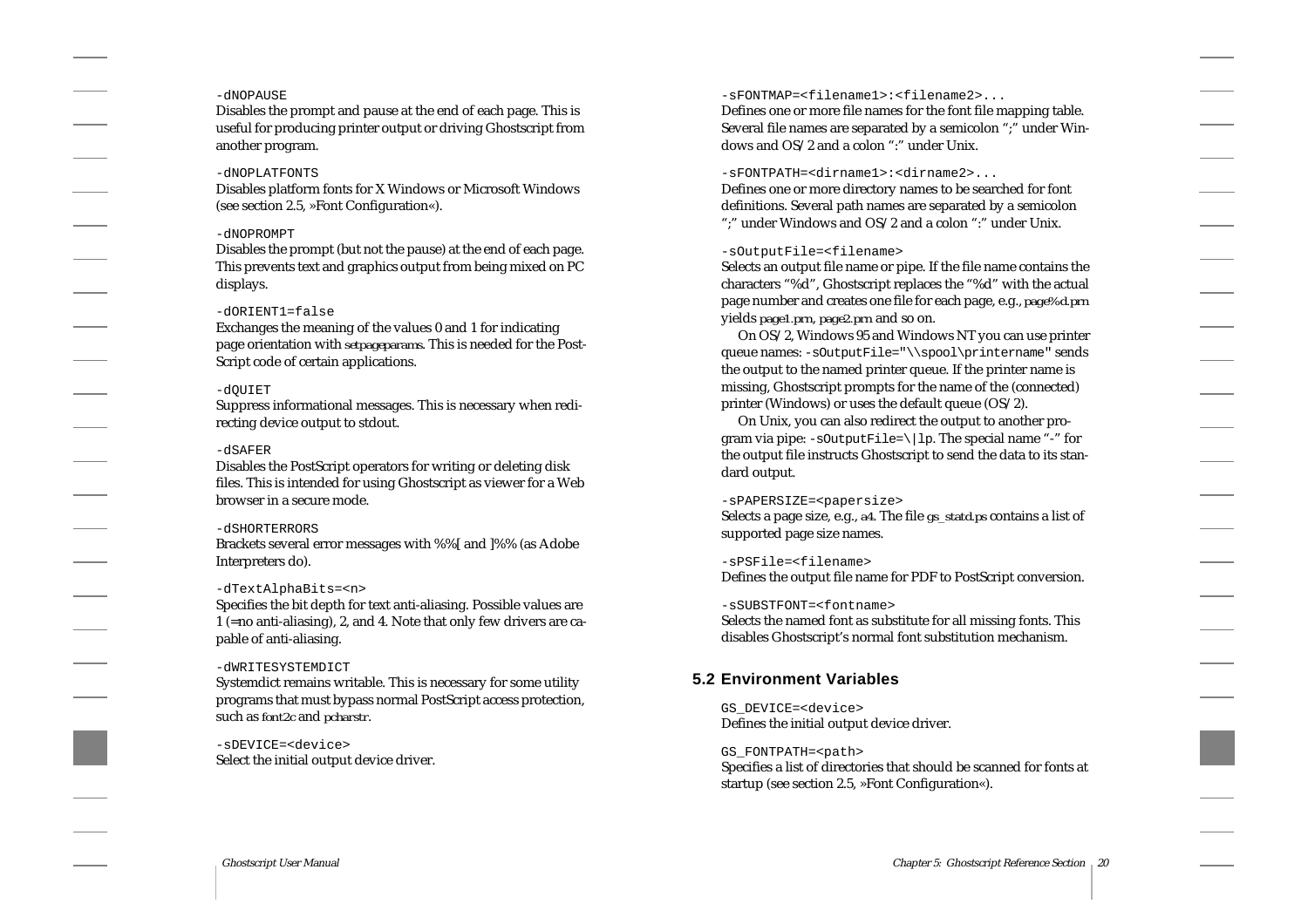#### GS\_LIB=<path> Search path for initialization and font files.

#### GS\_OPTIONS=<options>

Defines a list of command line arguments to be processed before the ones specified on the command line. All command line options are also allowed in this environment variable.

#### TEMP=<directory>

Directory name for temporary files. On Windows and OS/2 this variable must point to an existing directory in order to have the printing feature work properly.

#### DOS4G=quiet

Suppresses the usual startup message of the DOS extender for the 386 MS-DOS version.

### **5.3 X Window System Resources**

Ghostscript evaluates several X resources under the program name *ghostscript* and the class name *Ghostscript*. You can use X resources to define user preferences or to activate bug workarounds for several X servers. In the *use.txt* file you can find more information on resources. The table below lists all resources together with their default values.

| <b>Name</b>             | <b>Class</b>                 | Default value               |
|-------------------------|------------------------------|-----------------------------|
| background              | <b>Background</b>            | white                       |
| foreground              | Foreground                   | black                       |
| <b>borderColor</b>      | <b>BorderColor</b>           | black                       |
| <b>borderWidth</b>      | <b>BorderWidth</b>           | 1                           |
| geometry                | <b>Geometry</b>              | <b>NULL</b>                 |
| xResolution             | <b>Resolution</b>            | (calc. from screen<br>size) |
| yResolution             | <b>Resolution</b>            | (calc. from screen<br>size) |
| <i>useExternalFonts</i> | <b>UseExternalFonts</b>      | true                        |
| useScalableFonts        | <b>UseScalableFonts</b>      | true                        |
| logExternalFonts        | LogExternalFonts             | false                       |
| externalFontTolerance   | <b>ExternalFontTolerance</b> | 10.0                        |
| palette                 | Palette                      | Color                       |
| maxGrayRamp             | <b>MaxGrayRamp</b>           | 128                         |
| maxRGBRamp              | <b>MaxRGBRamp</b>            | 5                           |

| Name             | Class                   | Default value |
|------------------|-------------------------|---------------|
| maxDynamicColors | <b>MaxDynamicColors</b> | 256           |
| useBackingPixmap | <b>UseBackingPixmap</b> | true          |
| useXPutImage     | <b>UseXPutImage</b>     | true          |
| useXSetTile      | <b>UseXSetTile</b>      | true          |
| regularFonts     | <b>RegularFonts</b>     | (see use.txt) |
| symbolFonts      | <b>SymbolFonts</b>      | (see use.txt) |
| dingbatFonts     | <b>DingbatFonts</b>     | (see use.txt) |
|                  |                         |               |

As an example, the resources below select a resolution of 72 dpi (independent of actual screen size and resolution) and disable platform fonts:

Ghostscript\*useExternalFonts: false Ghostscript\*xResolution: 72 Ghostscript\*yResolution: 72

If you want Ghostscript to use the same resource settings every time, it's best to put the resources into a file and load it with the *xrdb* program.

## **5.4 Configuration Error Messages**

Ghostscript issues the usual PostScript error messages (see Chapter 2 of this book). Additionally, there are some messages relating to Ghostscript installation or configuration errors instead of PostScript errors:

/undefinedfilename in (Fontmap) Ghostscript can't find the *Fontmap* file, and the GS\_FONTPATH environment variable isn't set. Install a Fontmap file or set GS FONTPATH to point to an appropriate font directory.

Can't find (or open) initialization file gs\_init.ps.

Ghostscript can't find its main initialization file. Use the *-I* option or the GS\_LIB enviroment variable to point Ghostscript to the directory containing the *gs\_\*.ps* files.

Can't find (or can't open) font file xxx The Fontmap file contains a font file entry for a nonexistent file or a file that Ghostscript can't open. Under Unix, check the file permissions.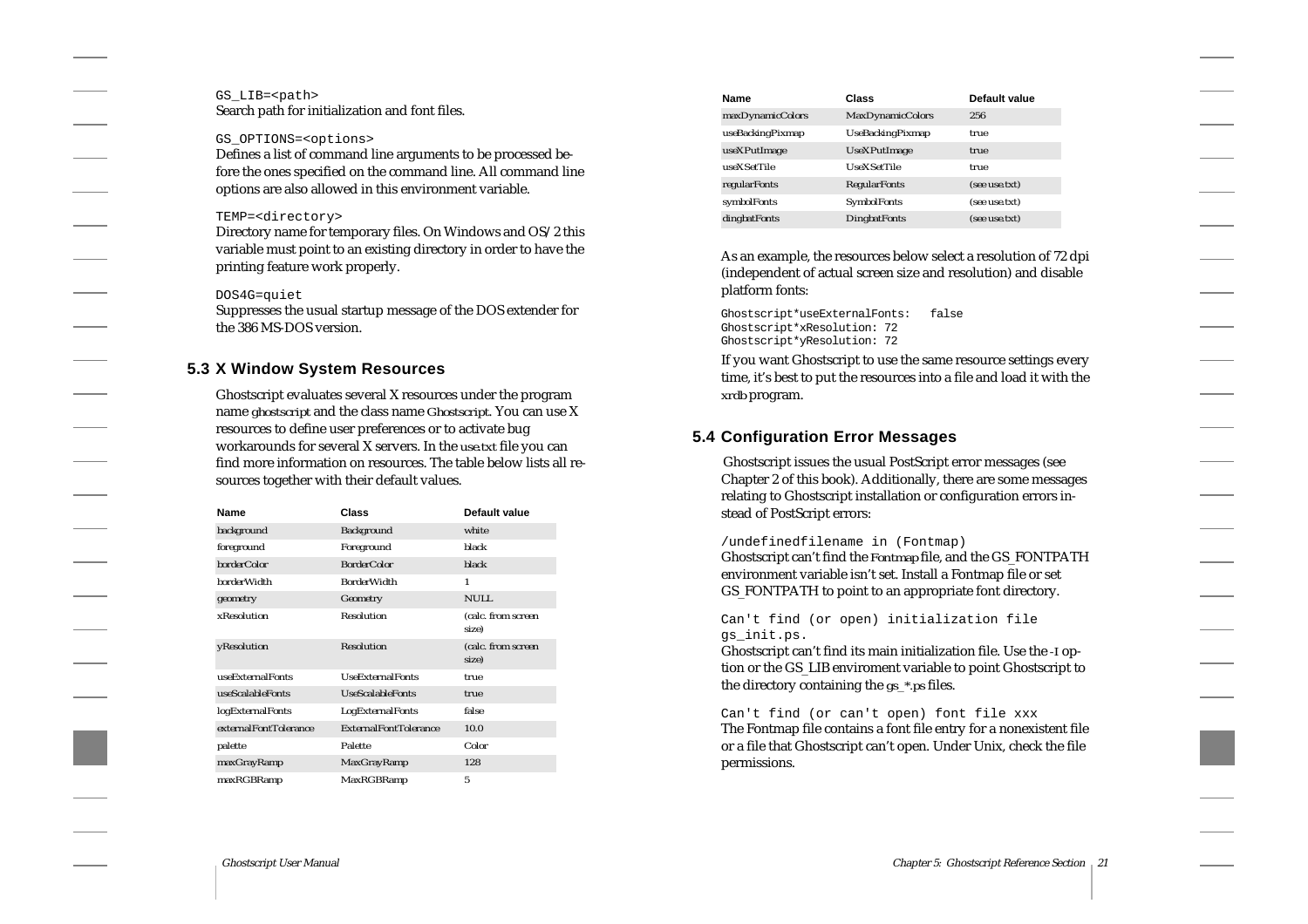<span id="page-21-0"></span>

Substituting font Courier for xxx. Ghostscript can't find a requested font and substitutes for it with another font. Processing continues.

Unable to load default font xxx! Giving up. Ghostscript can't find the default font file and hence isn't able to do text output at all. Therefore processing stops. Check the font configuration.

#### Can't find library 'libXt.so.6'

Unix versions of Ghostscript generally are linked dynamically. For this reason, several libraries must be accessible at runtime. Use the *ldd* command to find out which libraries are needed, locate these on your hard disk, and set the LD\_LIBRARY\_PATH environment variable appropriately. Another solution is to link Ghostscript statically.

#### Unknown device: xxx

Ghostscript has been launched with an unknown device driver name. If you want to use drivers which are not available in the standard configuration, you have to recompile and link Ghostscript with the necessary drivers.

gs: Interpreter revision (501) does not match gs\_init.ps revision (403).

Ghostscript found an initialization file that doesn't match the program version. Make sure the GS\_LIB environment variable or the *-I* command line option don't point to an obsolete Ghostscript version on your hard disk.

## **6 More Ghostscript Applications**

Many file format conversions and other special applications are possible with the help of Ghostscript drivers and auxiliary programs. Some of these applications are not PostScript interpreter tasks at first sight. The descriptions in the following sections provide a summary of the most important of these applications. Usually you can find more detailed information in the appropriate documentation or source files (\*.txt, \*.ps, \*.c).

## **6.1 Graphics File Formats**

**Displaying and printing graphics file formats.** The utility programs viewcmyk.ps, viewgif.ps, viewjpeg.ps, viewpbm.ps, and viewpcx.ps – all written in PostScript – display or print raster graphic files in the CMYK, GIF, JPEG, PBM, or PCX file formats without converting them to PostScript. Launch Ghostscript with the appropriate utility and load a graphics file using one of the procedures viewcmyk, viewGIF, viewJPEG, viewpbm, or viewpcx, e.g.

gs viewjpeg.ps GS>(file.jpg) viewJPEG

#### **Converting PostScript to raster graphics formats.**

Several file format drivers enable Ghostscript to convert Post-Script files to TIFF, PBM, PCX, BMP, etc., given the appropriate driver has been compiled into the Ghostscript executable. The Ghostscript call contains the name of the driver and (optionally) the resolution. For example, to create a 600 dpi bitmapped TIFF version of a file, use the following command:

```
gs -q -dNOPROMPT -dBATCH -sDEVICE=tiffpack -r600
-sOutputFile=page%d.tif file.ps
```
Ghostscripts replaces the "%d" variable in the filename with the actual page number (*page1.tif*, *page2.tif* etc.). By default, the TIFF drivers use a resolution of 204 x 196 dpi (standard fax resolution).

**Enhanced rendering with anti-aliasing.** A technique called anti-aliasing tries to improve text or graphics rendering by making use of gray levels for smoothing. Anti-aliasing is implemented in a couple of Ghostscript drivers, namely the Windows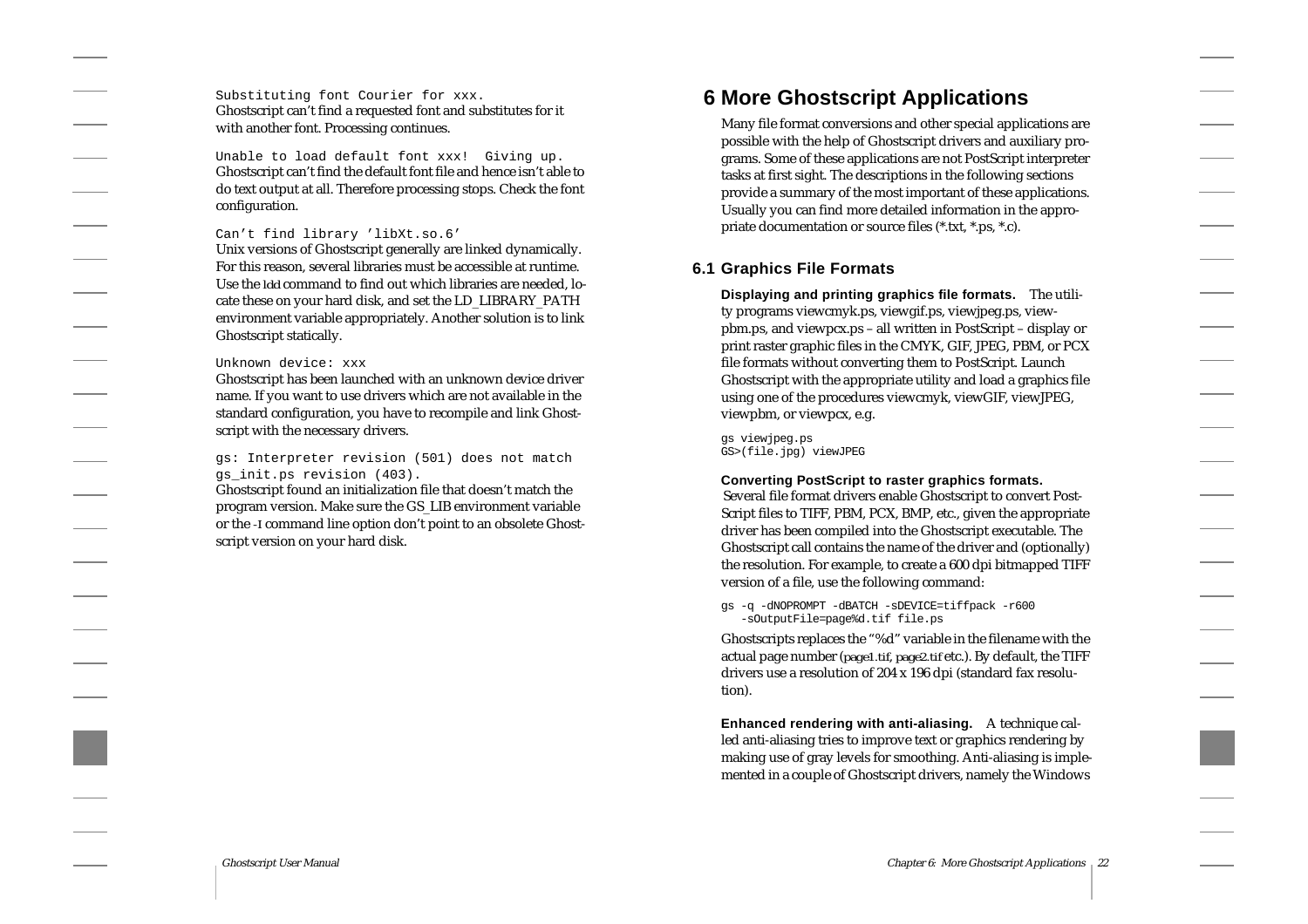and OS/2 display drivers, as well as the Portable Graymap Format (PGM) and Portable Pixmap Format (PPM) driver. To make use of anti-aliasing, the bit depth must be at least 8 bits. The following command line can be used to convert a PostScript file to PGM with anti-aliasing:

gs -q -dBATCH -sDEVICE=pgm -dTextAlphaBits=4 -sOutputFile=file.pgm file.ps

Possible alpha values are 1 (=no anti-aliasing), 2, and 4. Antialiasing for graphics can (independently of text anti-aliasing) similarly be achieved using the -dGraphicsAlphaBits=4 option.

Note: you can easily create anti-aliased output with GSview's menu option "Media", "Display Settings...".

#### **Converting PostScript to PostScript raster graphics.**

This conversion makes it possible to print PostScript Level 2 files on devices with PostScript Level 1 interpreters. Ghostscript's *psmono and psgray* drivers produce PostScript files containing a 1-bit or 8-bit raster version of the file as a PostScript Level 1 bitmap. Similar to the TIFF conversion you can select the resolution:

gs -sDEVICE=psmono -r600 -sOutputFile=file1.ps file2.ps By default, the *psmono* driver uses a resolution of 300 dpi.

#### **Converting PostScript to PostScript vector graphics..**

The *pswrite* and *epswrite* drivers produce "high-level" Post-Script or EPS output. Contrary to the above-mentioned Post-Script drivers, this output isn't rasterized but may contain geometrical objects. Depending on the nature of the input file, the output may increase or decrease in size. *pswrite* output may be considered as "purified" PostScript in some sense.

**Additional features for EPS files.** The shell script/batch file *ps2epsi* or *ps2epsi.bat* creates ASCII previews for EPSI files. Usage notes can be found in *ps2epsi.txt.* On Windows and OS/2 many additional EPS functions are possible with GSview, including determining a correct bounding box and creating or deleting preview bitmaps. More details can be found in chapter 3 of this book.

If you configured and compiled Ghostscript with the *epsf* feature, the Interpreter is capable of reading EPS files which include binary screen preview sections in addition to the Post-Script code.

**Converting to the Adobe Illustrator format.** As of version 5.01, a special Ghostscript driver for creating Adobe Illustrator format is not yet available. Instead, Ghostscript uses the sophisticated PostScript program *ps2ai.ps*. Although this conversion is bound to some restrictions, in many cases it yields graphics files which may be opened and edited with any Illustrator-compatible program. On Unix, redirect Ghostscript's output to a file. On Windows and OS/2 it's easier to have Ghostscript create the file directly. To achieve this, change the variable */jout* at the beginning of *ps2ai.ps* to a value of *true*. Assign the name of the AI file you want to create to the */joutput*  variable. Now launch Ghostscript with the converter and the PostScript file to be converted to AI format:

#### gs -dNODISPLAY ps2ai.ps file.ps

For EPS files that are missing the showpage operator at the end, you have to type this operator at the Ghostscript prompt before quitting in order to completely render the page. For the conversion to be successful, it is necessary for Ghostscript to have access to all fonts used in the PostScript file. Note that the conversion isn't perfect: there may be problems concerning color ramps and grouped objects in the converted AI files.

Unfortunately *ps2ai.ps* doesn't work on the Mac.

## **6.2 PDF Files**

**Displaying and printing PDF files.** You can list PDF files on Ghostscript's command line or in GSview's open dialog box just like you can PostScript files because Ghostscript recognizes PDF files automatically. In order to be able to process PDF files, Ghostscript must be configured with the PDF interpreter. By default, this is true on all 32-bit systems except the Macintosh. Ghostscript interprets the printable contents of PDF files only, and ignores hypertext elements (such as links, annotations, and bookmarks) and thumbnails. Although there is no font substitution with Multiple Master fonts, Ghostscript replaces a missing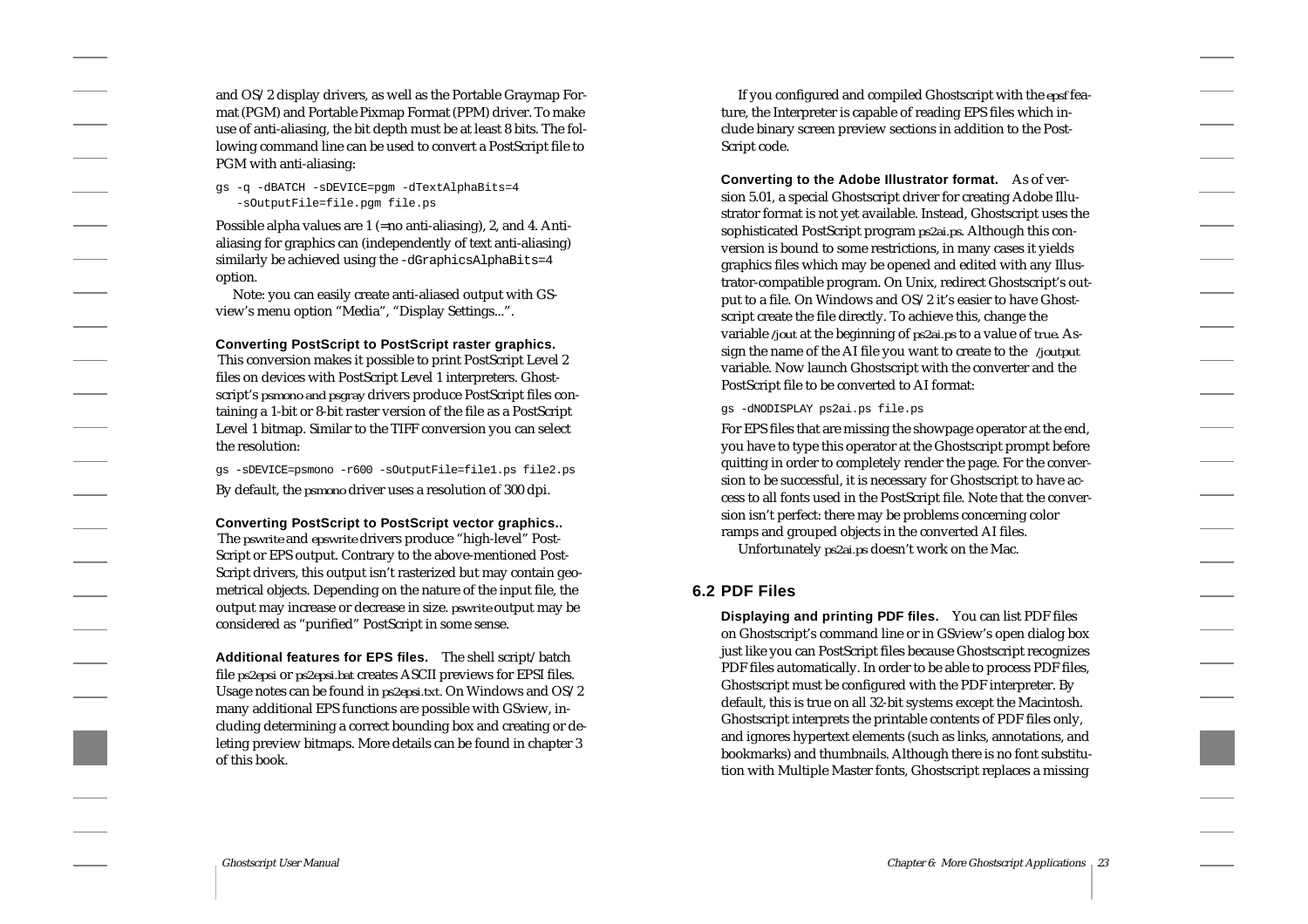font with a similar one and adjusts the metrics of the substituted font to those of the missing font.

Contrary to PostScript files, it's possible to access random pages of PDF files. Therefore you can select a page range for PDF files when launching Ghostscript:

gs -dFirstPage=<n> -dLastPage=<m> file.pdf

This works for displaying and printing PDF files and for converting them to PostScript (see below).

**Converting PDF files to PostScript.** Ghostscript is able to convert PDF files back to PostScript Level 2. In fact, if the PDF file doesn't contain compressed raster graphics or color spaces, the generated PostScript files use Level 1 operators only. The following command line creates the corresponding PostScript file for a PDF file:

#### gs -dNODISPLAY -sPSFile=file.ps file.pdf

A little shell script/batch file contained in the Ghostscript distribution makes this even easier:

#### pdf2ps file.pdf file.ps

The following additional options are available for PDF to Post-Script conversion:

-dPSBinaryOK

Allows the generated PostScript files to contain binary data.

-dPSLevel1Generates PostScript Level 1 output.

#### -dPSNoProcSet

Does not include the PostScript prolog (procset) in the output. Note that the prolog is necessary when sending the generated file to a PostScript printer.

**Converting PostScript to PDF (distilling).** Ghostscript is also able to "distill" PostScript files to PDF. The following command line can be used to distill PostScript files to PDF:

gs -q -dNOPAUSE -dBATCH -sDEVICE=pdfwrite -sOutputFile=file.pdf file.ps

Again, a shell script/batch file simplifies the process:

ps2pdf file.ps file.pdf

There are no further options available for PS to PDF conversion. Ghostscript recognizes the *pdfmark* and *setdistillerparams* operators. However, the distiller parameters are ignored with the exception of ASCII85 encoding. Text in any other font than the 14 Acrobat base fonts or in fonts with non-standard encodings is converted to bitmaps.

**Encrypted PDF files.** PDF files may optionally contain encrypted data. PDF encryption uses a combination of the MD5 and RC4 algorithms. Although code for these algorithms is publicly available, current U.S. export regulations make it impossible to include the code necessary for reading encrypted PDF files in the Ghostscript distribution. You may, however, retrieve a simple add-on file from the following URL:

#### http://www.ozemail.com.au/~geoffk/pdfencrypt

Of course this file doesn't contain a code-cracker: you still need the password to open encrypted PDF files.

**PDF files in GSview and Ghostview.** Note that because of the idiosyncrasies of the PDF format Ghostscript isn't able to read PDF files from its standard input. Due to this fact, displaying PDF files with Ghostview has its limitations. You can use the following command line for Ghostview on Unix to browse PDF files one page after the other. It's not possible to jump to arbitrary page numbers:

#### ghostview -arguments file.pdf quit.ps

GSview for Windows and OS/2 has already been adapted to processing PDF files. GSview handles PDF files just as Post-Script files. Jumping to an arbitrary page in the file is also possible.

**Extracting text from PDF files.** Using the *ps2ascii.ps* or *pstotext* utilities you can extract text from PDF files (see next section for details).

## **6.3 Printing and Extracting Text**

**Printing text files.** The *gslp.ps* utility program implements a lineprinter emulation, i.e., printing simple text files with Post-Script commands. This includes some formating such as head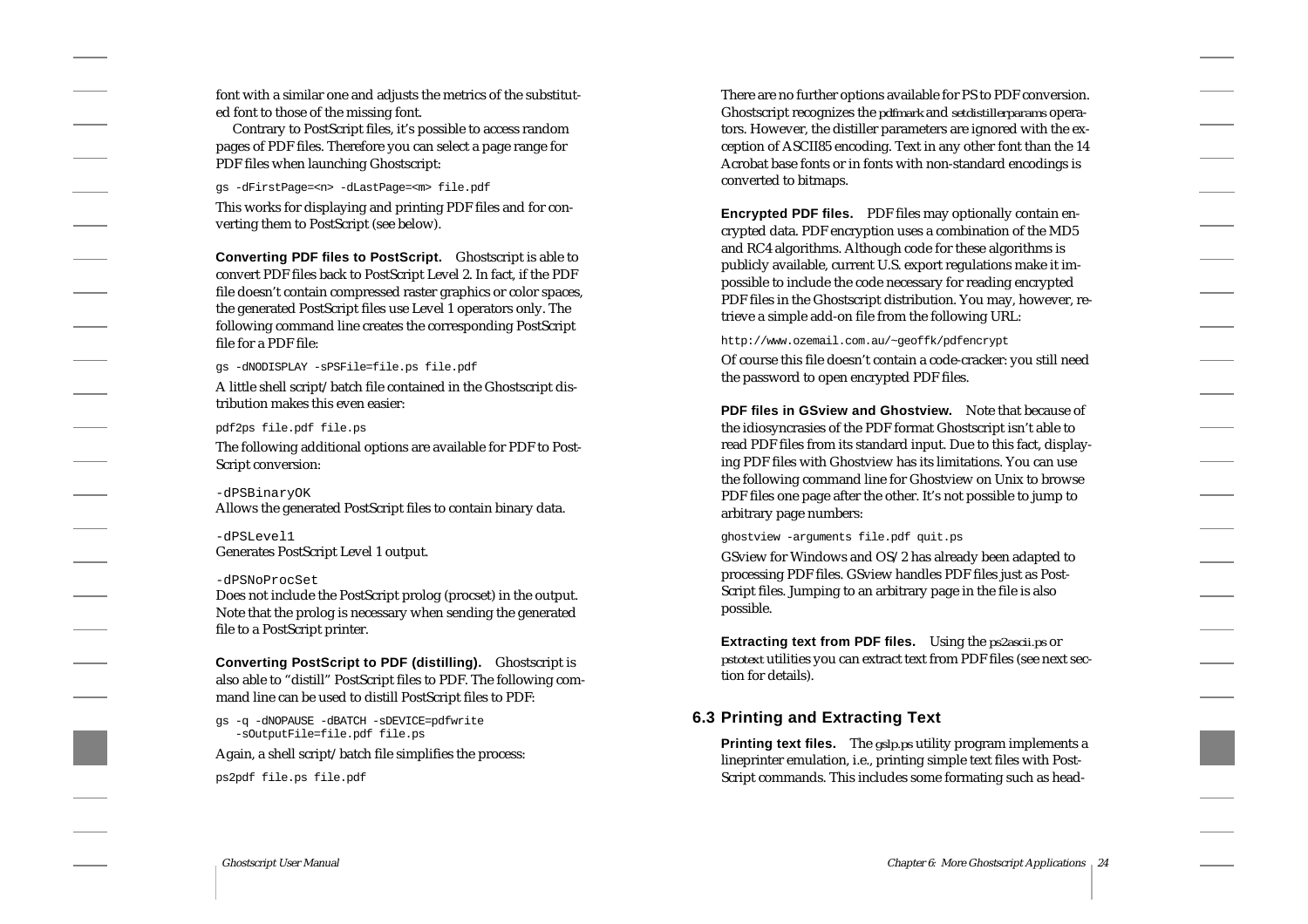ers and footers, page numbers and tabs. Ghostscript optionally creates PostScript code or renders the text on screen or printer. Details on using the emulator and possible options may be found in the *gslp.ps* file. Example for printing a text file on a laserjet printer:

gs -q -sDEVICE=laserjet -r300 -dNOPAUSE -- gslp.ps file.txt

You may use several options following the file name *gslp.ps.* The *-p* option creates a PostScript file instead of rendering the text on screen or printer:

gs -q -dNOPAUSE -- gslp.ps -p file.ps file.txt

**Extracting text from PostScript and PDF files.** The text extraction feature is a counterpart of the lineprinter emulation as it extracts the textual contents from a PostScript file. There are at least two options for extracting text with Ghostscript: the *ps2ascii.ps* PostScript program and the more sophisticated *pstotext* package.

*ps2ascii.ps* is included in the Ghostscript distribution. Depending on the -dSIMPLE option, the utility creates simple or complex output. Simple output consists of text only, whereas complex output additionally contains information about font type and string positions. The positions are given in tenth of a point. More details may be found at the beginning of *ps2ascii.ps*, some usage samples in the batch file *ps2ascii.bat*. A typical command line:

gs -dNODISPLAY -dNOBIND -dWRITESYSTEMDICT -dSIMPLE ps2ascii.ps file.ps -c quit >file.txt

Note that there is good reason to call the utility ps2*ascii*: If the PostScript file contains any special characters (German umlauts, for example), they don't make their way into the output file but get substituted with two-character sequences of ASCII symbols.

The *pstotext* package is available as a Ghostscript add-on from the following URL:

http://www.research.digital.com/SRC/virtualpaper/ pstotext.html

The pstotext code is also included in the GSview distribution as a separate DLL. Simply use GSview's "Edit", "Text Extract..." feature to make use of it. If you check "Options", "Quick Text",

a different method will be used for text extraction which is less accurate but faster. Note that unlike ps2ascii.ps, pstotext preserves umlauts and other special characters.

## **6.4 Font Tools**

**Printing font tables.** The *prfont.ps* utility prints character tables for any given PostScript font. It first prints all characters contained in the encoding vector of the font, then uncoded characters. If the font isn't configured in Ghostscript, enter the font file name on the Ghostscript command line. Then type the font name and the procedure name at the Ghostscript prompt:

gs fontfile prfont.ps GS>/FontName DoFont

## **And nowfor a little commercial...**